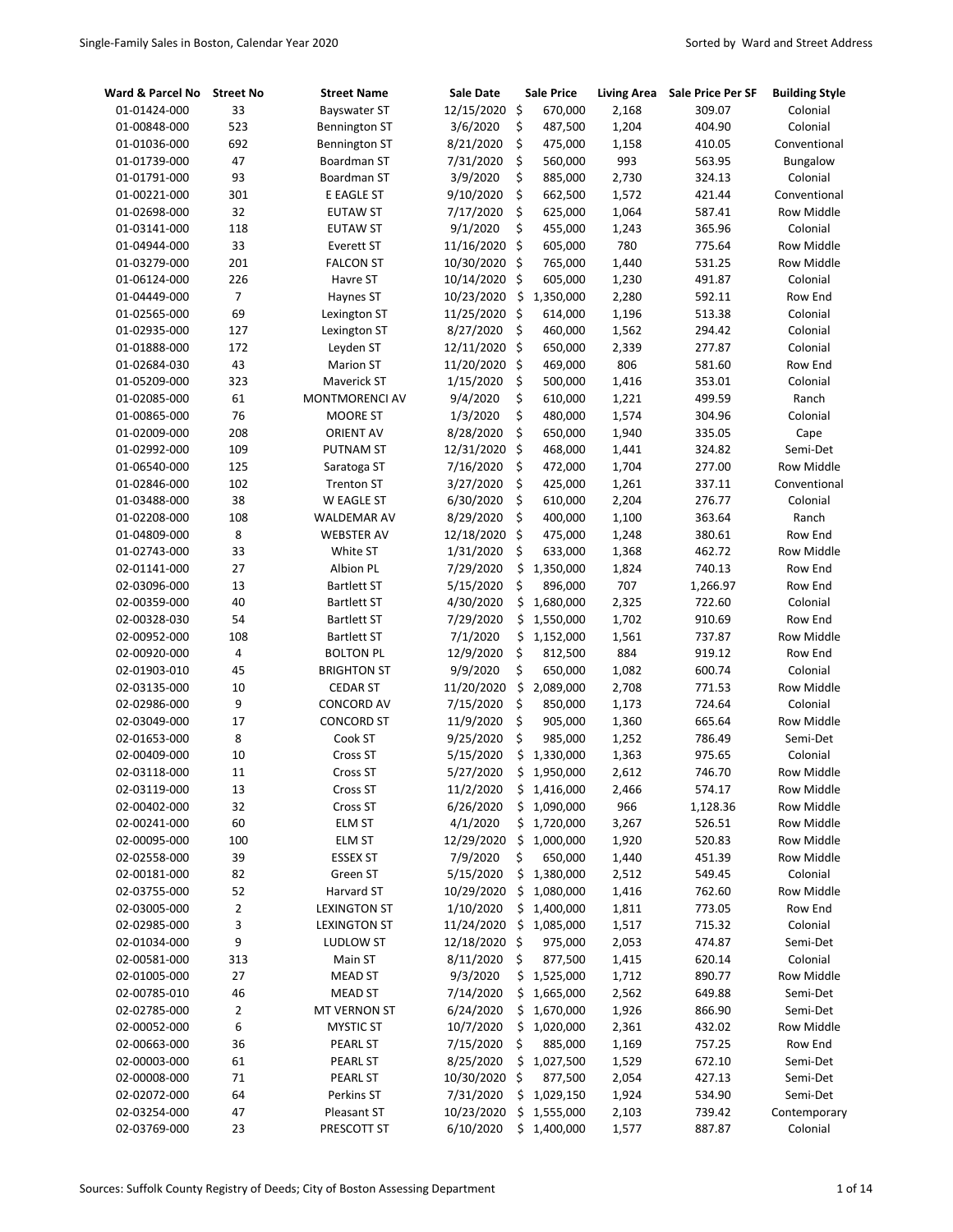| Ward & Parcel No | <b>Street No</b> | <b>Street Name</b>   | Sale Date  | <b>Sale Price</b> | Living Area | <b>Sale Price Per SF</b> | <b>Building Style</b> |
|------------------|------------------|----------------------|------------|-------------------|-------------|--------------------------|-----------------------|
| 02-00903-000     | 20               | <b>Russell ST</b>    | 6/30/2020  | \$1,035,000       | 1,284       | 805.82                   | Semi-Det              |
| 02-00899-000     | 28               | <b>Russell ST</b>    | 12/4/2020  | \$<br>1,075,000   | 1,465       | 733.91                   | <b>Row Middle</b>     |
| 02-00833-000     | 29               | <b>Russell ST</b>    | 11/3/2020  | \$<br>1,375,000   | 1,698       | 809.78                   | <b>Row Middle</b>     |
| 02-00731-000     | 89               | <b>Russell ST</b>    | 7/30/2020  | \$<br>905,000     | 1,279       | 707.58                   | Row Middle            |
| 02-03950-110     | 46               | <b>RUTHERFORD AV</b> | 4/10/2020  | \$<br>1,442,000   | 1,656       | 870.77                   | <b>Row Middle</b>     |
| 02-00517-000     | 5                | <b>SALEM ST</b>      | 6/3/2020   | \$<br>890,000     | 1,080       | 824.07                   | Semi-Det              |
| 02-00526-010     | 25               | <b>SALEM ST</b>      | 8/21/2020  | \$<br>1,429,000   | 1,809       | 789.94                   | Conventional          |
| 02-00336-000     | $\overline{7}$   | <b>SUMMER ST</b>     | 11/30/2020 | \$<br>1,575,000   | 1,763       | 893.36                   | Colonial              |
| 02-02858-020     | 67               | <b>TREMONT ST</b>    | 4/1/2020   | \$<br>1,385,000   | 2,017       | 686.66                   | Semi-Det              |
| 02-00862-000     | $\mathbf{1}$     | WALL ST              | 10/9/2020  | \$<br>1,049,000   | 1,419       | 739.49                   | Semi-Det              |
| 02-00857-000     | 6                | <b>WALL ST</b>       | 7/7/2020   | \$<br>1,326,000   | 2,171       | 610.79                   | Row Middle            |
| 02-03380-000     | 5                | <b>WALLACE CT</b>    | 9/15/2020  | \$<br>1,600,000   | 3,234       | 494.77                   | Semi-Det              |
| 02-03941-000     | 86               | <b>Washington ST</b> | 11/24/2020 | \$<br>1,060,000   | 2,845       | 372.53                   | Row Middle            |
| 04-00366-000     | 145              | Appleton ST          | 8/31/2020  | \$<br>2,945,000   | 2,212       | 1,331.37                 | Row Middle            |
| 04-02512-000     | 28               | <b>CLAREMONT PK</b>  | 6/30/2020  | \$<br>3,300,000   | 2,471       | 1,335.60                 | Row Middle            |
| 04-00165-000     | 9                | Dartmouth PL         | 11/24/2020 | \$<br>2,800,000   | 1,995       | 1,403.68                 | Row Middle            |
| 04-02716-000     | 10               | Rutland SQ           | 10/19/2020 | \$<br>5,250,000   | 3,952       | 1,328.58                 | Row Middle            |
| 04-01499-000     | 30               | St Stephen ST        | 1/17/2020  | \$<br>1,960,000   | 2,473       | 792.56                   | <b>Row Middle</b>     |
| 04-00265-000     | 147              | W Canton ST          | 7/1/2020   | \$<br>4,575,000   | 2,702       | 1,693.32                 | Row End               |
| 04-00268-000     | 153              | W Canton ST          | 4/29/2020  | \$<br>3,580,000   | 2,982       | 1,200.50                 | <b>Row Middle</b>     |
| 04-00465-000     | 154              | W Canton ST          | 12/21/2020 | \$<br>4,295,000   | 3,103       | 1,384.32                 | <b>Row Middle</b>     |
| 04-00454-000     | 176              | W Canton ST          | 1/15/2020  | \$<br>4,500,000   | 4,051       | 1,110.81                 | Row Middle            |
| 04-00453-000     | 178              | W Canton ST          | 1/2/2020   | \$<br>4,200,000   | 4,051       | 1,036.76                 | <b>Row Middle</b>     |
| 04-00141-000     | 103              | <b>WARREN AV</b>     | 5/4/2020   | \$<br>2,500,000   | 2,611       | 957.60                   | <b>Row Middle</b>     |
| 05-02614-000     | 208              | <b>BEACON ST</b>     | 3/20/2020  | \$10,750,000      | 6,742       | 1,594.48                 | Row Middle            |
| 05-02546-000     | 31               | <b>Beaver PL</b>     | 8/28/2020  | \$<br>7,800,000   | 4,022       | 1,939.33                 | Row Middle            |
| 05-02039-000     | $\mathbf 1$      | <b>Bellingham PL</b> | 5/21/2020  | \$<br>2,550,000   | 1,865       | 1,367.00                 | Row End               |
| 05-01044-000     | 14               | <b>CAZENOVE ST</b>   | 7/14/2020  | \$<br>2,200,000   | 1,660       | 1,325.26                 | <b>Row Middle</b>     |
| 05-01777-000     | 44               | <b>CEDAR LANE WY</b> | 7/15/2020  | \$<br>3,175,000   | 2,517       | 1,261.67                 | Row Middle            |
| 05-01445-000     | 62               | <b>CHESTNUT ST</b>   | 4/6/2020   | \$<br>4,300,000   | 3,766       | 1,141.95                 | Row Middle            |
| 05-02312-000     | 102              | <b>CHESTNUT ST</b>   | 12/18/2020 | \$<br>2,850,000   | 2,829       | 1,007.55                 | Row Middle            |
| 05-00247-000     | 28               | Fayette ST           | 3/11/2020  | \$<br>2,450,000   | 2,353       | 1,041.14                 | Row Middle            |
| 05-00245-000     | 32               | Fayette ST           | 5/1/2020   | \$2,100,000       | 2,066       | 1,016.46                 | Row Middle            |
| 05-00216-000     | 39               | Fayette ST           | 10/30/2020 | \$<br>2,625,000   | 2,252       | 1,165.42                 | Row End               |
| 05-00970-000     | 3                | <b>LAWRENCE ST</b>   | 2/27/2020  | \$<br>2,995,000   | 1,847       | 1,621.64                 | <b>Row Middle</b>     |
| 05-01566-000     | 56               | <b>MT VERNON ST</b>  | 12/1/2020  | \$<br>2,100,000   | 1,284       | 1,635.64                 | <b>Row Middle</b>     |
| 05-01816-000     | 128              | Myrtle ST            | 8/5/2020   | \$<br>2,750,000   | 1,896       | 1,450.42                 | <b>Row Middle</b>     |
| 05-00796-000     | 52               | Piedmont ST          | 9/4/2020   | \$<br>2,037,500   | 1,824       | 1,117.05                 | Row Middle            |
| 05-02441-000     | 127              | Pinckney ST          | 6/26/2020  | \$<br>2,430,000   | 1,960       | 1,239.80                 | <b>Row Middle</b>     |
| 05-04247-000     | 37               | Queensberry ST       | 12/31/2020 | \$<br>1,300,000   | 2,440       | 532.79                   | Row End               |
| 05-02016-000     | 71               | Revere ST            | 12/15/2020 | \$<br>3,200,000   | 2,859       | 1,119.23                 | Row Middle            |
| 05-01994-000     | 101              | Revere ST            | 5/14/2020  | \$<br>2,740,000   | 2,488       | 1,101.29                 | Row Middle            |
| 05-01517-000     | 6                | W Cedar ST           | 10/20/2020 | \$<br>3,950,000   | 3,707       | 1,065.58                 | Row Middle            |
| 05-02058-000     | 79               | W Cedar ST           | 2/28/2020  | \$2,500,000       | 2,208       | 1,132.25                 | Row End               |
| 06-00274-000     | 167              | <b>ATHENS ST</b>     | 12/4/2020  | \$<br>1,295,000   | 1,784       | 725.90                   | Semi-Det              |
| 06-00788-000     | 91               | <b>BAXTER ST</b>     | 9/15/2020  | \$<br>975,000     | 1,296       | 752.31                   | Row Middle            |
| 06-01478-000     | 115              | <b>BOLTON ST</b>     | 11/16/2020 | \$<br>895,000     | 988         | 905.87                   | Colonial              |
| 06-01657-000     | 223              | <b>BOLTON ST</b>     | 7/2/2020   | \$<br>540,000     | 668         | 808.38                   | Row Middle            |
| 06-01797-000     | 305              | <b>BOLTON ST</b>     | 11/16/2020 | \$<br>830,000     | 1,224       | 678.10                   | Semi-Det              |
| 06-02048-000     | 513              | E Broadway           | 9/14/2020  | \$<br>1,300,000   | 2,253       | 577.01                   | Conventional          |
| 06-02232-000     | 522              | E FIFTH ST           | 8/4/2020   | \$<br>700,000     | 1,409       | 496.81                   | Row Middle            |
| 06-02204-000     | 553              | E FIFTH ST           | 9/25/2020  | \$<br>2,450,000   | 2,222       | 1,102.61                 | Conventional          |
| 06-03944-000     | 796              | E FOURTH ST          | 2/28/2020  | \$<br>2,175,000   | 3,218       | 675.89                   | Semi-Det              |
| 06-04300-000     | 902              | E FOURTH ST          | 11/27/2020 | \$<br>975,000     | 1,936       | 503.62                   | Row Middle            |
| 06-02437-000     | 618              | E SIXTH ST           | 3/31/2020  | \$<br>969,000     | 2,040       | 475.00                   | Row Middle            |
| 06-03348-000     | 12               | <b>EMMETT ST</b>     | 7/15/2020  | \$<br>815,000     | 1,540       | 529.22                   | Row Middle            |
| 06-01029-000     | 80               | F ST                 | 5/20/2020  | \$<br>625,000     | 1,500       | 416.67                   | Semi-Det              |
| 06-01096-000     | 108              | F ST                 | 11/20/2020 | \$<br>915,000     | 1,150       | 795.51                   | Semi-Det              |
| 06-02944-000     | 9                | G ST                 | 4/15/2020  | \$<br>750,000     | 1,190       | 630.25                   | Colonial              |
| 06-01051-000     | 203              | <b>GOLD ST</b>       | 7/15/2020  | \$<br>1,499,000   | 1,992       | 752.51                   | Conventional          |
| 06-00879-000     | $21\,$           | <b>GRIMES ST</b>     | 8/31/2020  | \$<br>705,000     | 1,176       | 599.49                   | Row End               |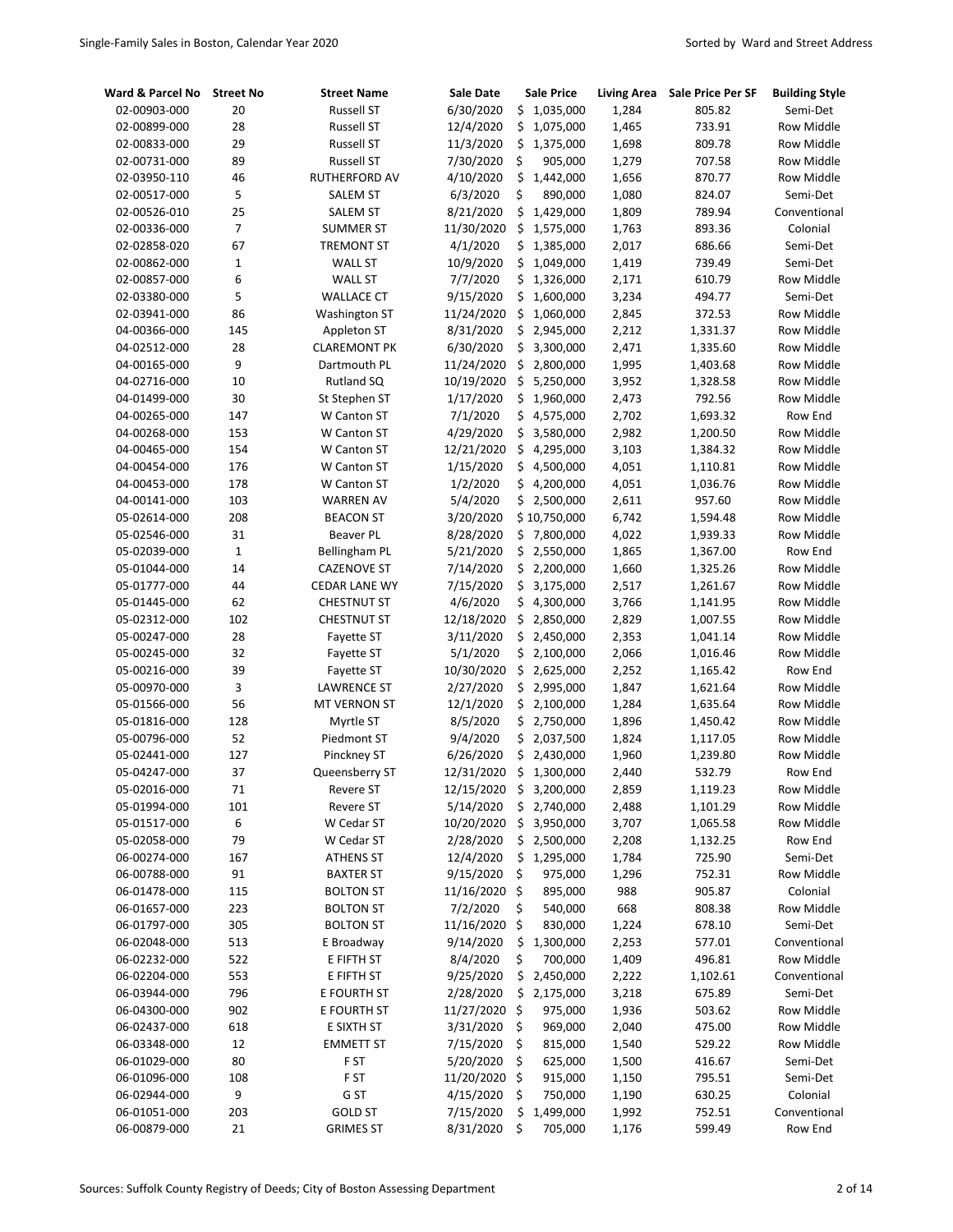| Ward & Parcel No | <b>Street No</b> | <b>Street Name</b>    | <b>Sale Date</b> | <b>Sale Price</b> | <b>Living Area</b> | <b>Sale Price Per SF</b> | <b>Building Style</b> |
|------------------|------------------|-----------------------|------------------|-------------------|--------------------|--------------------------|-----------------------|
| 06-02985-000     | 43               | H ST                  | 10/26/2020       | \$<br>575,000     | 1,428              | 402.66                   | Semi-Det              |
| 06-02130-000     | 143              | I ST                  | 3/18/2020        | \$<br>889,000     | 1,310              | 678.63                   | <b>Row Middle</b>     |
| 06-03446-020     | 156              | K ST                  | 3/5/2020         | \$<br>900,000     | 1,400              | 642.86                   | Semi-Det              |
| 06-00852-000     | 20               | <b>LORING ST</b>      | 8/31/2020        | \$<br>805,000     | 1,320              | 609.85                   | Row Middle            |
| 06-00843-000     | 23               | <b>LORING ST</b>      | 10/1/2020        | \$<br>575,000     | 1,080              | 532.41                   | Row Middle            |
| 06-00569-000     | $\boldsymbol{7}$ | LOVIS ST              | 7/27/2020        | \$<br>630,000     | 1,160              | 543.10                   | Row End               |
| 06-04059-000     | 138              | M ST                  | 9/18/2020        | \$<br>935,000     | 1,771              | 527.89                   | <b>Row Middle</b>     |
| 06-04082-000     | 158              | M ST                  | 4/30/2020        | \$<br>1,180,000   | 1,473              | 801.09                   | Row Middle            |
| 06-01877-000     | 3                | PULASKI AV            | 6/5/2020         | \$<br>360,000     | 1,680              | 214.29                   | Conventional          |
| 06-02031-000     | 369              | Silver ST             | 9/30/2020        | \$<br>1,100,000   | 1,536              | 716.31                   | Colonial              |
| 06-00947-000     | 188              | <b>TUDOR ST</b>       | 11/13/2020       | \$<br>850,000     | 1,544              | 550.38                   | Colonial              |
| 06-01536-000     | 301              | W SECOND ST           | 10/20/2020       | \$<br>875,000     | 1,392              | 628.59                   | Semi-Det              |
| 06-01432-000     | 165              | W THIRD ST            | 9/29/2020        | \$<br>725,000     | 1,632              | 444.24                   | Row Middle            |
| 06-01687-000     | 234              | W THIRD ST            | 12/15/2020       | \$<br>540,000     | 962                | 561.33                   | Semi-Det              |
| 07-01042-000     | $\overline{7}$   | <b>ATLANTIC ST</b>    | 10/2/2020        | \$<br>1,040,000   | 1,678              | 619.79                   | Conventional          |
| 07-00852-000     | 284              | <b>BOWEN ST</b>       | 8/13/2020        | \$<br>850,000     | 1,830              | 464.48                   | Semi-Det              |
| 07-00851-000     | 286              | <b>BOWEN ST</b>       | 8/13/2020        | \$<br>850,000     | 1,140              | 745.61                   | Semi-Det              |
| 07-03793-000     | 656              | <b>COLUMBIA RD</b>    | 10/2/2020        | \$<br>745,000     | 2,242              | 332.29                   | Row Middle            |
| 07-01378-000     | 32               | <b>COVINGTON ST</b>   | 12/29/2020       | \$<br>799,000     | 960                | 832.29                   | Semi-Det              |
| 07-01357-000     | $\overline{2}$   | <b>DIXFIELD ST</b>    | 9/21/2020        | \$<br>865,000     | 1,538              | 562.42                   | Colonial              |
| 07-01356-000     | 4                | <b>DIXFIELD ST</b>    | 8/6/2020         | \$<br>864,168     | 1,350              | 640.12                   | Conventional          |
| 07-01355-000     | 6                | <b>DIXFIELD ST</b>    | 12/30/2020       | \$<br>949,000     | 1,656              | 573.07                   | Colonial              |
| 07-01382-000     | 370              | E EIGHTH ST           | 12/15/2020       | \$<br>667,500     | 1,206              | 553.46                   | <b>Row Middle</b>     |
| 07-02337-000     | 616              | E EIGHTH ST           | 9/15/2020        | \$<br>1,265,000   | 1,950              | 648.72                   | Semi-Det              |
| 07-01858-000     | 414              | E FIFTH ST            | 12/7/2020        | \$<br>770,000     | 1,776              | 433.56                   | Semi-Det              |
| 07-01814-000     | 523              | E FOURTH ST           | 7/2/2020         | \$<br>1,699,000   | 2,790              | 608.96                   | Row End               |
| 07-01823-000     | 537              | E FOURTH ST           | 9/30/2020        | \$<br>1,695,000   | 2,681              | 632.23                   | Semi-Det              |
| 07-01906-050     | 490              | E SEVENTH ST          | 8/13/2020        | \$<br>750,000     | 1,340              | 559.70                   | Row Middle            |
| 07-02289-000     | 580              | E SEVENTH ST          | 10/16/2020       | \$<br>1,575,000   | 1,925              | 818.18                   | Row End               |
| 07-00339-000     | 11               | <b>EARL ST</b>        | 9/14/2020        | \$<br>965,000     | 1,734              | 556.52                   | Row Middle            |
| 07-00970-000     | 63               | G ST                  | 11/24/2020       | \$<br>1,875,000   | 1,868              | 1,004.02                 | Semi-Det              |
| 07-01934-000     | 184              | H ST                  | 10/1/2020        | \$<br>1,199,000   | 1,895              | 632.72                   | Semi-Det              |
| 07-00557-000     | 12               | <b>JENKINS ST</b>     | 6/19/2020        | \$<br>750,000     | 1,248              | 600.96                   | Semi-Det              |
| 07-02397-000     | 71               | <b>MARINE RD</b>      | 10/1/2020        | \$<br>950,000     | 1,398              | 679.54                   | Colonial              |
| 07-02824-000     | 57               | Mt Vernon ST          | 6/30/2020        | \$<br>751,000     | 1,400              | 536.43                   | Colonial              |
| 07-01359-020     | 82               | <b>OLD HARBOR ST</b>  | 8/18/2020        | \$<br>1,499,000   | 2,850              | 525.96                   | Colonial              |
| 07-00762-000     | 75               | <b>PREBLE ST</b>      | 6/10/2020        | \$<br>569,900     | 708                | 804.49                   | Colonial              |
| 07-00646-000     | 16               | <b>VINTON ST</b>      | 8/31/2020        | \$<br>860,000     | 1,364              | 630.50                   | Colonial              |
| 07-00574-000     | 21               | <b>VINTON ST</b>      | 4/30/2020        | \$<br>849,000     | 1,606              | 528.77                   | Colonial              |
| 07-00371-000     | 169              | W NINTH ST            | 10/30/2020       | \$<br>1,000,000   | 1,588              | 629.88                   | Colonial              |
| 08-00012-000     | 9                | <b>Batchelder ST</b>  | 1/27/2020        | \$<br>450,000     | 1,864              | 241.42                   | Colonial              |
| 08-00765-000     | 292              | <b>Eustis ST</b>      | 10/2/2020        | \$<br>605,000     | 1,902              | 318.09                   | Colonial              |
| 08-02781-000     | 101              | MT PLEASANT AV        | 10/26/2020       | \$<br>483,000     | 2,216              | 217.92                   | Semi-Det              |
| 09-03773-000     | $\mathbf 1$      | Cedar ST              | 9/4/2020         | \$<br>995,000     | 3,727              | 266.97                   | Conventional          |
| 09-03514-000     | $11\,$           | <b>HIGHLAND AV</b>    | 1/27/2020        | \$<br>560,000     | 3,017              | 185.61                   | Semi-Det              |
| 09-01953-000     | 21               | <b>WARWICK ST</b>     | 1/30/2020        | \$<br>770,000     | 1,608              | 478.86                   | Row Middle            |
| 10-00757-000     | $\pmb{4}$        | <b>CHEROKEE ST</b>    | 2/20/2020        | \$<br>825,000     | 2,169              | 380.43                   | Colonial              |
| 10-02630-000     | 46               | <b>CHESTNUT AV</b>    | 10/15/2020       | \$<br>1,250,000   | 2,386              | 523.85                   | Colonial              |
| 10-01685-000     | 5                | <b>NIRA AV</b>        | 8/24/2020        | \$<br>1,249,000   | 1,980              | 630.81                   | Colonial              |
| 10-01966-000     | 27               | <b>SUNNYSIDE ST</b>   | 9/29/2020        | \$<br>1,100,000   | 1,818              | 605.06                   | Colonial              |
| 10-00123-000     | $\pmb{4}$        | <b>WORTHINGTON ST</b> | 9/30/2020        | \$<br>1,775,000   | 2,745              | 646.63                   | <b>Row Middle</b>     |
| 10-00116-000     | 18               | <b>WORTHINGTON ST</b> | 5/19/2020        | \$<br>1,000,000   | 2,335              | 428.23                   | Row Middle            |
| 11-01297-000     | 6                | <b>ATHERTON ST</b>    | 10/30/2020       | \$<br>740,000     | 2,386              | 310.14                   | Colonial              |
| 11-01284-000     | 11               | <b>BEETHOVEN ST</b>   | 12/31/2020       | \$<br>585,000     | 1,880              | 311.17                   | Colonial              |
| 11-03756-000     | 6                | <b>BREMENTE</b>       | 8/14/2020        | \$<br>820,000     | 1,448              | 566.30                   | Colonial              |
| 11-02056-000     | 42               | <b>HAVERFORD ST</b>   | 9/25/2020        | \$<br>480,000     | 1,360              | 352.94                   | Colonial              |
| 11-01678-008     | 25               | <b>HILTON TE</b>      | 11/3/2020        | \$<br>430,000     | 972                | 442.39                   | Row End               |
| 11-03521-000     | 58               | <b>JAMAICA ST</b>     | 9/25/2020        | \$<br>1,161,000   | 1,768              | 656.86                   | Colonial              |
| 11-03519-000     | 64               | Jamaica ST            | 10/15/2020       | \$<br>880,000     | 1,429              | 615.86                   | Conventional          |
| 11-03093-000     | 38               | <b>LEE ST</b>         | 6/22/2020        | \$<br>905,000     | 1,556              | 581.62                   | Colonial              |
| 11-00928-000     | 14               | Marcella ST           | 12/29/2020 \$    | 703,000           | 2,043              | 344.10                   | Conventional          |
|                  |                  |                       |                  |                   |                    |                          |                       |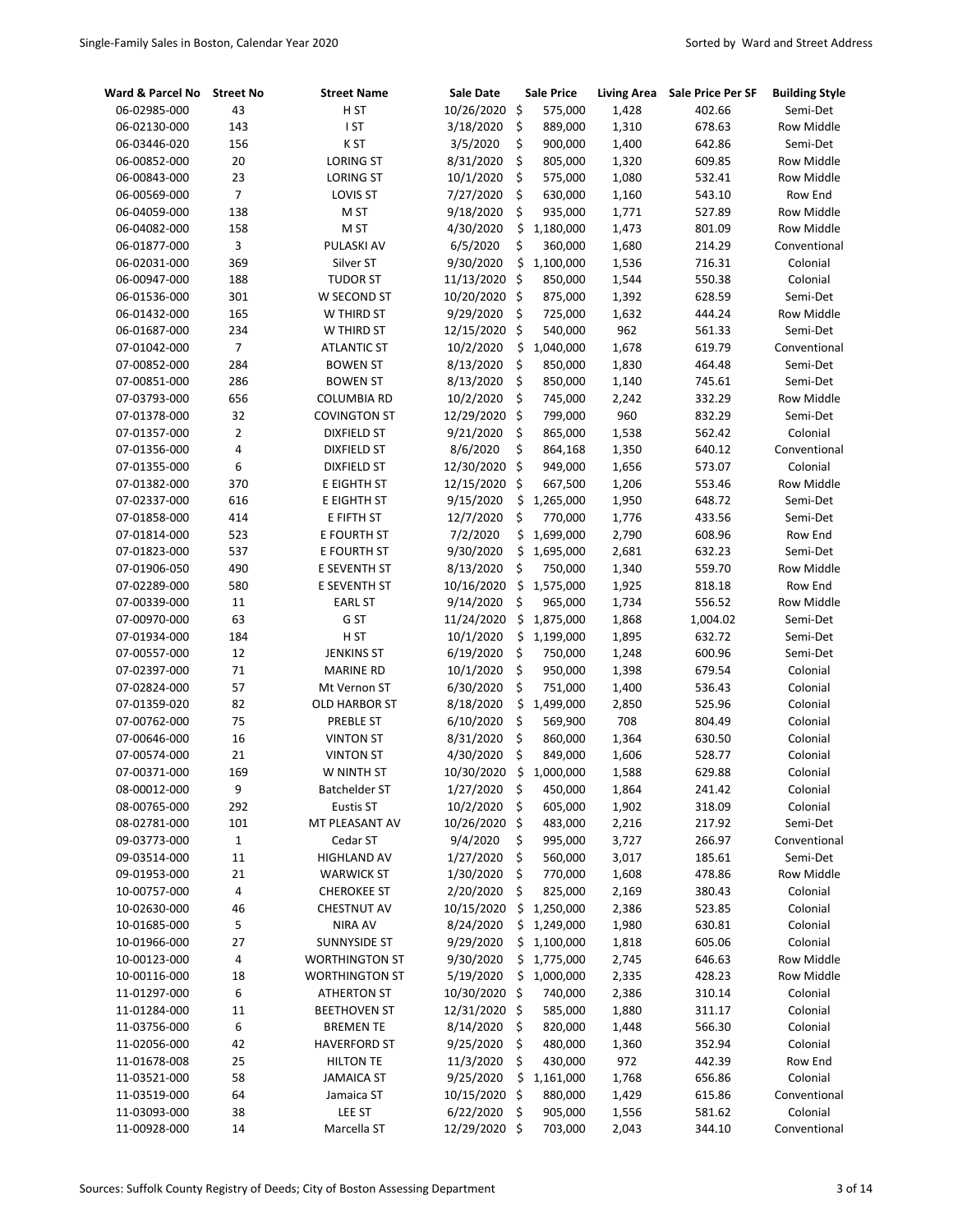| Ward & Parcel No | <b>Street No</b> | <b>Street Name</b>       | <b>Sale Date</b> |                    | <b>Sale Price</b> | <b>Living Area</b> | <b>Sale Price Per SF</b> | <b>Building Style</b> |
|------------------|------------------|--------------------------|------------------|--------------------|-------------------|--------------------|--------------------------|-----------------------|
| 11-00982-000     | 20               | NOTRE DAME ST            | 7/15/2020        | \$                 | 605,000           | 1,836              | 329.52                   | Colonial              |
| 11-02536-002     | $\mathbf{1}$     | <b>ROWEN CT</b>          | 5/28/2020        | \$                 | 702,000           | 1,094              | 641.68                   | Colonial              |
| 11-01598-000     | 11               | <b>SCHOOL STREET PL</b>  | 5/7/2020         | \$                 | 465,000           | 1,080              | 430.56                   | Semi-Det              |
| 11-00402-000     | 50               | <b>VALE ST</b>           | 4/30/2020        | \$                 | 301,000           | 1,152              | 261.28                   | Semi-Det              |
| 12-01335-000     | $\overline{2}$   | <b>AKRON PL</b>          | 1/3/2020         | \$                 | 420,000           | 1,224              | 343.14                   | <b>Row Middle</b>     |
| 12-02817-000     | 11               | <b>GANNETT ST</b>        | 8/3/2020         | \$                 | 635,000           | 2,628              | 241.67                   | Colonial              |
| 12-02761-000     | 30               | Gaston ST                | 9/30/2020        | \$                 | 599,000           | 2,535              | 236.29                   | Colonial              |
| 12-02758-000     | 36               | Gaston ST                | 3/9/2020         | \$                 | 759,000           | 2,576              | 294.69                   | Colonial              |
| 12-00069-000     | 23               | <b>KEARSARGE AV</b>      | 8/31/2020        | \$                 | 850,000           | 2,493              | 340.94                   | Colonial              |
| 12-00749-000     | 5                | SHERMAN ST               | 7/30/2020        | \$                 | 760,000           | 2,356              | 322.64                   | Colonial              |
| 12-00751-000     | 9                | SHERMAN ST               | 11/20/2020       | Ŝ.                 | 515,000           | 2,088              | 246.65                   | Colonial              |
| 12-01227-000     | 27               | ST JAMES ST              | 12/11/2020       | $\ddot{\varsigma}$ | 915,000           | 3,041              | 300.91                   | Colonial              |
| 12-02040-000     | 21               | <b>WABON ST</b>          | 9/21/2020        | \$                 | 640,000           | 2,980              | 214.77                   | Colonial              |
| 12-00670-000     | 101              | <b>WALNUT AV</b>         | 10/2/2020        | \$                 | 650,000           | 2,158              | 301.15                   | Colonial              |
| 12-00451-000     | 49               | <b>Waverly ST</b>        | 7/27/2020        | \$                 | 570,000           | 2,307              | 247.10                   | Semi-Det              |
| 13-00802-000     | 30               | <b>BALFOUR ST</b>        | 3/5/2020         | \$                 | 450,000           | 1,344              | 334.82                   | Semi-Det              |
| 13-01530-000     | 121              | <b>CUSHING AV</b>        | 9/28/2020        | \$                 | 800,000           | 2,583              | 309.72                   | Colonial              |
| 13-03241-000     | 3                | <b>GRAFTON ST</b>        | 10/14/2020       | \$                 | 662,250           | 2,117              | 312.85                   | Colonial              |
| 13-01839-000     | 22               | <b>MORRILL ST</b>        | 7/1/2020         | \$                 | 1,160,000         | 2,737              | 423.82                   | Colonial              |
| 13-03382-000     | 41               | Moseley ST               | 9/3/2020         | \$                 | 830,000           | 2,058              | 403.30                   | Colonial              |
| 13-02310-000     | 225              | <b>SAVIN HILL AV</b>     | 12/29/2020       | \$                 | 1,400,000         | 3,648              | 383.73                   | Colonial              |
| 13-02317-000     | 401              | WILLIAM T MORRISSEY BLVD | 7/13/2020        | \$                 | 1,000,000         | 3,806              | 262.74                   | Conventional          |
| 14-04228-000     | 33               | <b>ANGELL ST</b>         | 9/24/2020        | \$                 | 585,000           | 3,316              | 176.44                   | Colonial              |
| 14-03241-060     | 14               | <b>BALSAM ST</b>         | 2/20/2020        | \$                 | 333,663           | 1,520              | 219.52                   | Semi-Det              |
| 14-04209-001     | 32               | <b>CALDER ST</b>         | 2/13/2020        | \$                 | 450,000           | 1,320              | 340.91                   | Colonial              |
| 14-03726-000     | 15               | <b>JACOB ST</b>          | 2/28/2020        | \$                 | 370,000           | 980                | 377.55                   | Row End               |
| 14-03553-000     | 23               | MOUNTAIN AV              | 1/31/2020        | \$                 | 324,900           | 964                | 336.93                   | Cape                  |
| 14-02973-000     | 9                | <b>OAKHURST ST</b>       | 12/7/2020        | \$                 | 350,000           | 1,671              | 209.41                   | Colonial              |
| 14-02977-000     | 21               | <b>OAKHURST ST</b>       | 8/21/2020        | \$                 | 485,000           | 1,607              | 301.80                   | Colonial              |
| 14-01525-000     | 25               | <b>VASSAR ST</b>         | 3/16/2020        | \$                 | 215,518           | 2,119              | 101.71                   | Colonial              |
| 14-05073-000     | 42               | Wellington Hill ST       | 2/21/2020        | \$                 | 505,000           | 2,574              | 196.22                   | Colonial              |
| 14-05058-000     | 84               | Wellington Hill ST       | 12/10/2020       | Ŝ.                 | 450,000           | 1,492              | 301.61                   | Colonial              |
| 14-05024-000     | 113              | Wellington Hill ST       | 12/15/2020       | Ŝ.                 | 425,000           | 1,362              | 312.04                   | Bungalow              |
| 15-01359-000     | 216              | <b>HAMILTON ST</b>       | 8/17/2020        | \$                 | 450,000           | 1,080              | 416.67                   | Colonial              |
| 15-00916-000     | 18               | <b>HOLIDAY ST</b>        | 6/29/2020        | \$                 | 605,000           | 1,968              | 307.42                   | Colonial              |
| 15-00479-000     | 11               | <b>LEEDSVILLE ST</b>     | 12/21/2020       | \$                 | 475,000           | 1,339              | 354.74                   | Conventional          |
| 15-00453-010     | 61               | <b>LINDEN ST</b>         | 11/9/2020        | \$                 | 650,000           | 1,656              | 392.63                   | Raised Ranch          |
| 15-00202-000     | 9                | <b>MARLIN WY</b>         | 12/3/2020        | \$                 | 343,000           | 840                | 408.33                   | Cape                  |
| 15-01689-000     | 20               | POTOSI ST                | 12/22/2020       | $\zeta$            | 628,000           | 2,536              | 247.67                   | Colonial              |
| 15-01277-000     | 15               | <b>STONEHURST ST</b>     | 10/1/2020        | Ś                  | 600,000           | 2,420              | 247.95                   | Colonial              |
| 15-01057-000     | 89               | <b>TOPLIFF ST</b>        | 4/28/2020        | \$                 | 450,000           | 1,387              | 324.49                   | Colonial              |
| 16-03143-000     | 609              | Adams ST                 | 6/10/2020        | \$                 | 655,000           | 1,476              | 443.77                   | Colonial              |
| 16-02009-000     | $\mathbf 1$      | <b>AINSLEY ST</b>        | 10/16/2020       | \$                 | 600,000           | 2,238              | 268.10                   | Colonial              |
| 16-03072-000     | 276              | Ashmont ST               | 3/9/2020         | \$                 | 655,000           | 2,122              | 308.73                   | Colonial              |
| 16-03339-000     | 319              | Ashmont ST               | 7/13/2020        | \$                 | 665,000           | 2,018              | 329.53                   | Colonial              |
| 16-03278-000     | 25               | <b>BARRINGTON RD</b>     | 10/23/2020       | \$                 | 1,325,000         | 4,173              | 317.52                   | Colonial              |
| 16-05162-001     | 28               | <b>Beaufield ST</b>      | 11/6/2020        | \$                 | 500,000           | 912                | 548.25                   | Ranch                 |
| 16-02482-000     | 6                | <b>BLOOMINGTON ST</b>    | 6/16/2020        | \$                 | 533,000           | 1,618              | 329.42                   | Colonial              |
| 16-02146-000     | 20               | <b>BOUTWELL ST</b>       | 8/21/2020        | \$                 | 520,000           | 1,740              | 298.78                   | Colonial              |
| 16-00862-000     | 10               | <b>CENTERVALE PK</b>     | 8/6/2020         | \$                 | 590,000           | 2,621              | 225.10                   | Victorian             |
| 16-04446-000     | $\overline{7}$   | <b>CROCKETT AV</b>       | 11/16/2020       | \$                 | 760,000           | 1,400              | 542.86                   | Colonial              |
| 16-02790-000     | 15               | <b>EDWIN ST</b>          | 8/4/2020         | \$                 | 608,000           | 2,229              | 272.79                   | Colonial              |
| 16-00196-002     | 33               | Everdean ST              | 8/4/2020         | \$                 | 499,000           | 1,104              | 451.99                   | Colonial              |
| 16-01640-000     | 23               | <b>FLORIDA ST</b>        | 11/6/2020        | \$                 | 820,000           | 2,970              | 276.13                   | Colonial              |
| 16-03312-000     | $\overline{7}$   | <b>FOSSDALE RD</b>       | 4/15/2020        | \$                 | 592,000           | 1,420              | 416.90                   | Colonial              |
| 16-05170-000     | 53               | <b>GRANITE AV</b>        | 8/4/2020         | \$                 | 595,000           | 1,122              | 530.30                   | Cape                  |
| 16-05128-000     | 67               | <b>GRANITE AV</b>        | 10/15/2020       | \$                 | 575,000           | 910                | 631.87                   | Cape                  |
| 16-04350-000     | 106              | <b>GRANITE AV</b>        | 9/4/2020         | \$                 | 849,000           | 2,472              | 343.45                   | Colonial              |
| 16-04572-000     | 10               | <b>GRAYSON ST</b>        | 7/30/2020        | \$                 | 735,000           | 1,540              | 477.27                   | Colonial              |
| 16-04991-000     | 37               | <b>HILLSDALE ST</b>      | 2/27/2020        | \$                 | 600,000           | 1,288              | 465.84                   | Colonial              |
| 16-00277-000     | 42               | Houghton ST              | 11/5/2020        | \$                 | 620,000           | 1,614              | 384.14                   | Colonial              |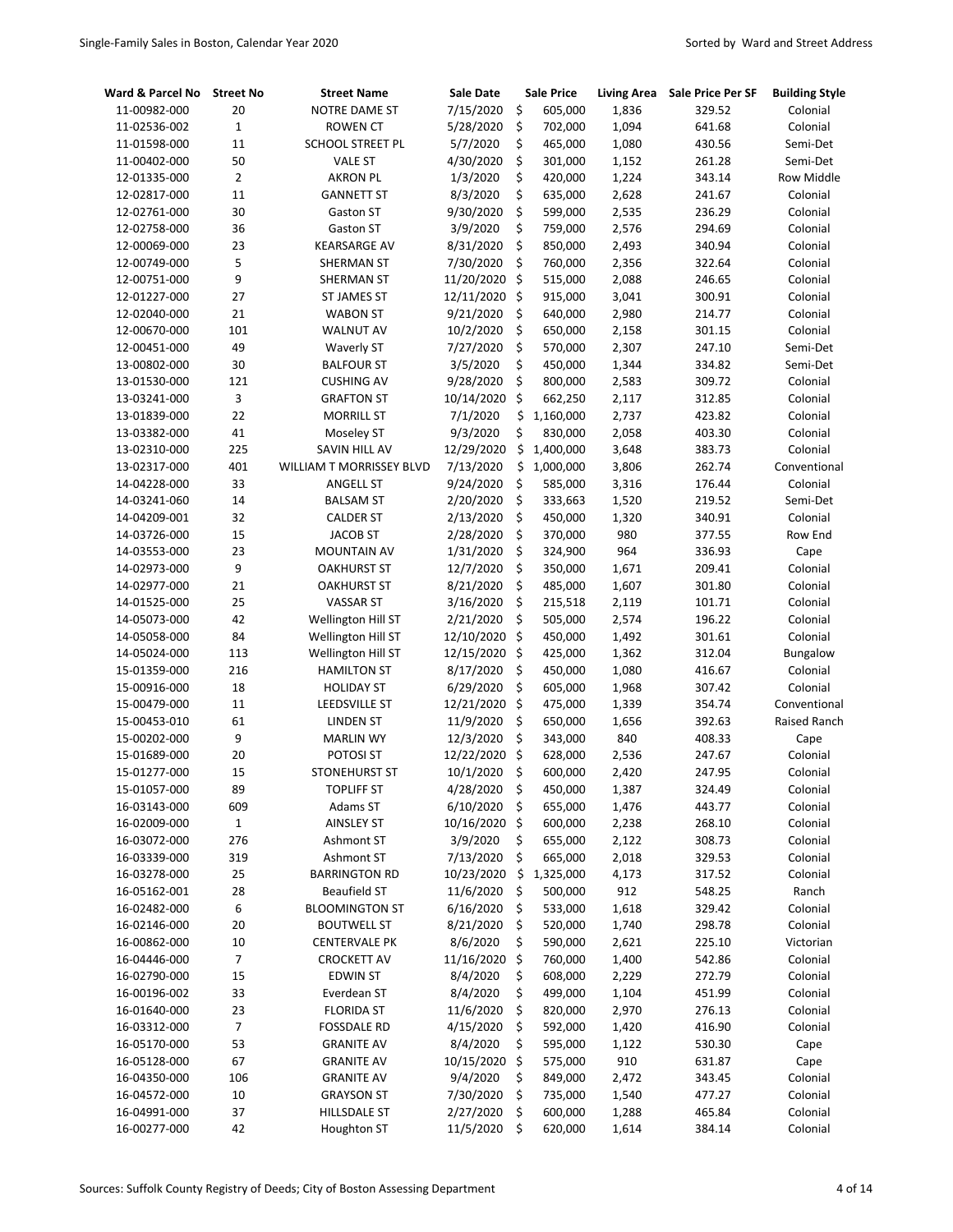| Ward & Parcel No | <b>Street No</b> | <b>Street Name</b>     | Sale Date               | <b>Sale Price</b> | <b>Living Area</b> | Sale Price Per SF | <b>Building Style</b> |
|------------------|------------------|------------------------|-------------------------|-------------------|--------------------|-------------------|-----------------------|
| 16-04775-000     | 3                | <b>HURON CI</b>        | 12/18/2020              | \$<br>585,000     | 1,398              | 418.45            | Colonial              |
| 16-05053-005     | 6                | <b>JOANNE TE</b>       | 12/18/2020              | \$<br>690,000     | 1,387              | 497.40            | Cape                  |
| 16-05358-000     | 6                | <b>LOMBARD ST</b>      | 3/18/2020               | \$<br>725,000     | 2,492              | 290.98            | Colonial              |
| 16-02733-000     | $\overline{7}$   | LORENZO ST             | 7/31/2020               | \$<br>695,000     | 1,756              | 395.79            | Colonial              |
| 16-00179-000     | 18               | MILL ST                | 5/29/2020               | \$<br>690,000     | 2,109              | 327.20            | Colonial              |
| 16-03823-000     | 14               | <b>NAHANT AV</b>       | 2/6/2020                | \$<br>690,000     | 1,214              | 568.37            | Colonial              |
| 16-03867-000     | 281              | <b>NEPONSET AV</b>     | 12/11/2020              | \$<br>599,000     | 2,298              | 260.71            | Colonial              |
| 16-03848-000     | 8                | <b>NEWHALL PL</b>      | 7/13/2020               | \$<br>525,000     | 931                | 563.91            | Conventional          |
| 16-03891-001     | 20               | <b>NEWHALL ST</b>      | 3/16/2020               | \$<br>530,000     | 1,460              | 363.06            | Cape                  |
| 16-00044-001     | 35               | <b>PARK ST</b>         | 6/15/2020               | \$<br>630,000     | 1,092              | 576.92            | Cape                  |
| 16-02652-010     | $\overline{2}$   | PORT NORFOLK ST        | 5/19/2020               | \$<br>639,000     | 1,458              | 438.27            | Semi-Det              |
| 16-05360-000     | 40               | <b>Richview ST</b>     | 11/30/2020              | \$<br>600,000     | 1,426              | 420.76            | Colonial              |
| 16-04412-000     | 59               | <b>ROCKNE AV</b>       | 2/21/2020               | \$<br>558,000     | 1,269              | 439.72            | Colonial              |
| 16-05320-000     | 26               | <b>ROWENA ST</b>       | 1/31/2020               | \$<br>675,000     | 2,705              | 249.57            | Colonial              |
| 16-01945-003     | 123              | <b>Train ST</b>        | 9/11/2020               | \$<br>950,000     | 2,080              | 456.73            | Colonial              |
| 16-00790-000     | 47               | Vinson ST              | 8/17/2020               | \$<br>520,000     | 1,469              | 354.03            | Colonial              |
| 16-03387-000     | $\overline{7}$   | <b>WESTMORELAND ST</b> | 12/30/2020              | \$<br>762,500     | 1,760              | 433.24            | Colonial              |
| 16-05293-001     | 19               | <b>WEYANOKE ST</b>     | 3/19/2020               | \$<br>350,000     | 1,075              | 325.52            | Cape                  |
| 17-04895-000     | 66               | Alban ST               | 1/31/2020               | \$<br>600,000     | 2,102              | 285.44            | Colonial              |
| 17-00882-000     | 37               | <b>ALLSTON ST</b>      | 6/15/2020               | \$<br>725,000     | 1,815              | 399.49            | Colonial              |
| 17-04620-000     | 9                | Ashmont ST             | 8/14/2020               | \$<br>525,000     | 2,418              | 217.10            | Colonial              |
| 17-04622-000     | 15               | Ashmont ST             | 7/1/2020                | \$<br>750,000     | 2,706              | 277.16            | Colonial              |
| 17-00258-000     | 14               | ATHELWOLD ST           | 3/13/2020               | \$<br>530,000     | 2,754              | 192.45            | Colonial              |
| 17-02318-000     | 63               | <b>Bloomfield ST</b>   | 7/28/2020               | \$<br>375,000     | 2,256              | 166.22            | Colonial              |
| 17-02166-000     | 40               | <b>CORBET ST</b>       | 11/13/2020              | \$<br>415,000     | 2,238              | 185.47            | Colonial              |
| 17-02204-000     | 83               | <b>CORBET ST</b>       | 3/27/2020               | \$<br>485,000     | 2,117              | 229.12            | Colonial              |
| 17-03000-000     | 55               | <b>FAIRMOUNT ST</b>    | 3/12/2020               | \$<br>522,500     | 1,942              | 269.05            | Colonial              |
| 17-04313-000     | 60               | <b>Fuller ST</b>       | 4/10/2020               | \$<br>676,625     | 1,645              | 411.32            | Colonial              |
| 17-02577-000     | 294              | <b>Fuller ST</b>       | 11/6/2020               | \$<br>420,000     | 963                | 436.14            | Cape                  |
| 17-03472-000     | 77               | <b>GALLIVAN BLVD</b>   | 1/3/2020                | \$<br>580,000     | 1,680              | 345.24            | Colonial              |
| 17-04744-000     | 17               |                        | 6/30/2020               | \$<br>1,125,000   | 2,400              | 468.75            | Victorian             |
|                  | 52               | Harley ST<br>Idaho ST  |                         | \$<br>550,000     |                    | 275.61            |                       |
| 17-03914-000     | 67               |                        | 10/2/2020<br>7/29/2020  | \$                | 1,996              | 283.70            | Colonial              |
| 17-03869-000     | 35               | Idaho ST               |                         | \$<br>662,500     | 2,335              |                   | Colonial              |
| 17-00722-000     | 10               | <b>KENWOOD ST</b>      | 9/30/2020               | \$<br>940,000     | 2,862              | 328.44            | Colonial              |
| 17-01187-000     | 19               | Larchmont ST           | 12/28/2020<br>2/28/2020 | \$<br>605,000     | 1,858              | 325.69            | Colonial              |
| 17-01242-000     | 31               | <b>LINDSEY ST</b>      | 10/16/2020              | \$<br>605,000     | 1,823              | 331.94            | Colonial              |
| 17-00911-000     | 60               | <b>LYNDHURST ST</b>    | 6/2/2020                | \$<br>941,000     | 2,806              | 335.38<br>252.78  | Colonial<br>Colonial  |
| 17-00800-000     | 75               | <b>MATHER ST</b>       | 11/2/2020               | \$<br>455,000     | 1,800              | 286.67            | Colonial              |
| 17-02749-000     |                  | <b>MAXWELL ST</b>      |                         | 516,000           | 1,800              |                   |                       |
| 17-00843-000     | 51               | MELVILLE AV            | 7/2/2020                | \$<br>1,100,000   | 2,997              | 367.06            | Colonial              |
| 17-03442-000     | 1024             | Morton ST              | 8/17/2020               | \$<br>520,000     | 1,712              | 303.77            | Colonial              |
| 17-03946-000     | 1095             | Morton ST              | 4/15/2020               | \$<br>615,000     | 2,128              | 289.00            | Colonial              |
| 17-03315-000     | 1204             | Morton ST              | 8/11/2020               | \$<br>574,900     | 1,433              | 401.13            | Colonial              |
| 17-03186-000     | 8                | <b>NEVADA ST</b>       | 10/29/2020 \$           | 550,000           | 1,440              | 381.94            | Colonial              |
| 17-03467-000     | 14               | PINE RIDGE RD          | 8/3/2020                | \$<br>590,000     | 1,424              | 414.33            | Colonial              |
| 17-03274-000     | 14               | PLEASANT HILL AV       | 11/18/2020              | \$<br>637,000     | 1,464              | 435.11            | Colonial              |
| 17-03573-000     | 116              | Richmond ST            | 10/30/2020              | \$<br>700,000     | 2,097              | 333.81            | Colonial              |
| 17-04115-000     | 49               | ST GREGORY ST          | 3/3/2020                | \$<br>520,000     | 2,045              | 254.33            | Colonial              |
| 17-04880-000     | 447              | TALBOT AV              | 5/27/2020               | \$<br>869,500     | 3,013              | 288.60            | Conventional          |
| 17-04140-000     | 40               | <b>VALLEY RD</b>       | 9/24/2020               | \$<br>545,000     | 1,289              | 422.81            | Ranch                 |
| 17-04774-000     | 29               | <b>WELLES AV</b>       | 12/23/2020              | \$<br>900,000     | 3,134              | 287.15            | Colonial              |
| 17-01072-000     | 37               | <b>WELLESLEY PK</b>    | 1/17/2020               | \$<br>900,000     | 2,972              | 302.83            | Victorian             |
| 17-03065-000     | 48               | <b>WILMINGTON AV</b>   | 3/26/2020               | \$<br>585,000     | 1,530              | 382.35            | Colonial              |
| 17-03262-000     | 77               | <b>WILMINGTON AV</b>   | 12/10/2020              | \$<br>617,500     | 1,250              | 494.00            | Colonial              |
| 18-03343-000     | 49               | <b>ALABAMA ST</b>      | 10/1/2020               | \$<br>435,000     | 965                | 450.78            | Ranch                 |
| 18-03229-000     | 171              | Almont ST              | 6/10/2020               | \$<br>301,000     | 910                | 330.77            | Ranch                 |
| 18-08522-001     | 46               | <b>ALPHEUS RD</b>      | 6/5/2020                | \$<br>525,000     | 996                | 527.11            | Split Level           |
| 18-00382-002     | 15               | <b>ARBORCREST TE</b>   | 4/15/2020               | \$<br>401,000     | 1,372              | 292.27            | Colonial              |
| 18-04859-001     | 47               | ARBORFIELD RD          | 3/10/2020               | \$<br>410,000     | 871                | 470.72            | Ranch                 |
| 18-08510-000     | 25               | <b>ASHEVILLE RD</b>    | 7/15/2020               | \$<br>435,000     | 1,306              | 333.18            | Cape                  |
| 18-08538-000     | 44               | <b>ASHEVILLE RD</b>    | 10/27/2020 \$           | 425,000           | 1,326              | 320.51            | Cape                  |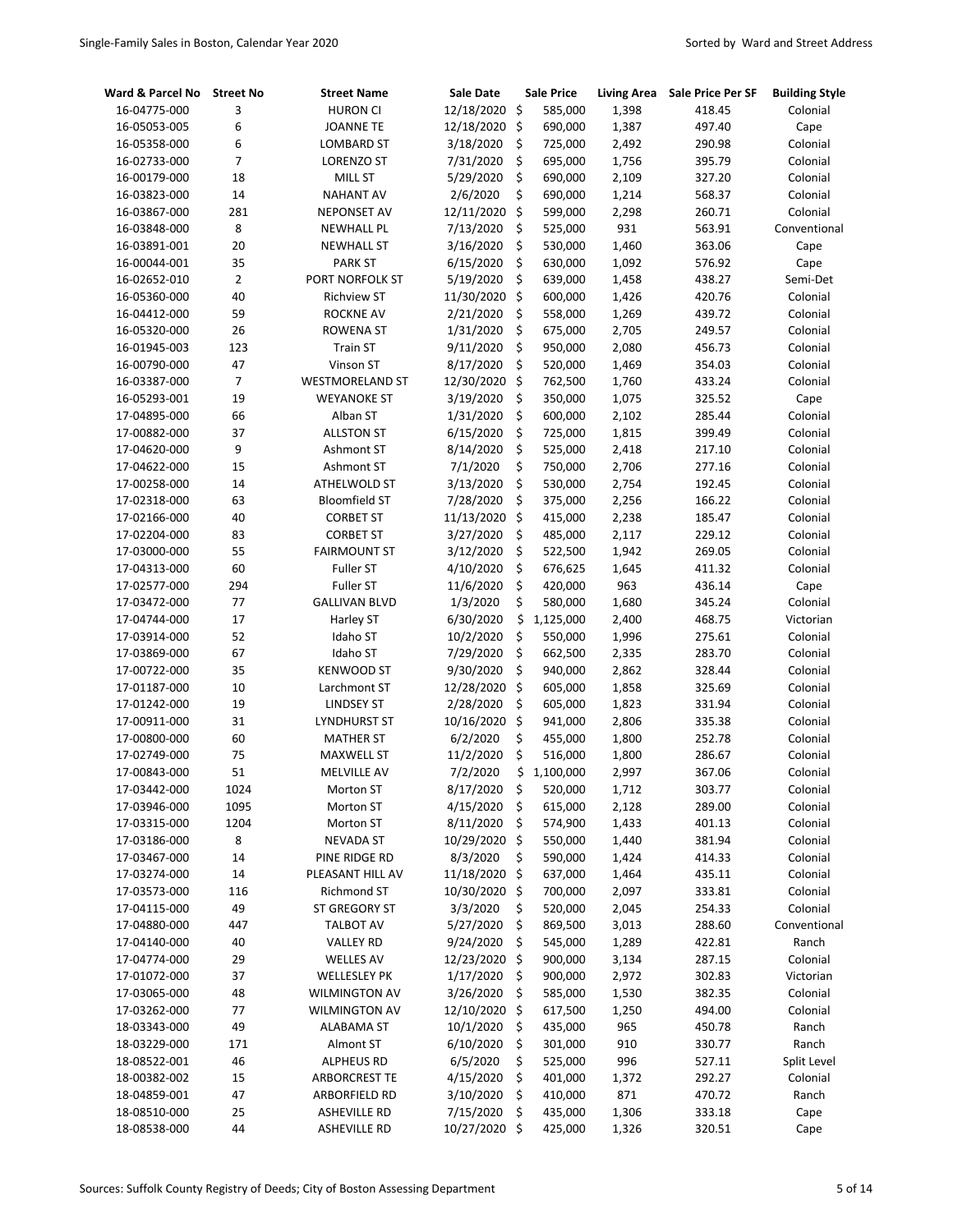| Ward & Parcel No | <b>Street No</b> | <b>Street Name</b>   | <b>Sale Date</b> |      | Sale Price  | <b>Living Area</b> | Sale Price Per SF | <b>Building Style</b> |
|------------------|------------------|----------------------|------------------|------|-------------|--------------------|-------------------|-----------------------|
| 18-04631-010     | 33               | <b>AUGUSTUS AV</b>   | 3/27/2020        |      | \$1,025,000 | 2,763              | 370.97            | Colonial              |
| 18-04631-000     | 35               | <b>AUGUSTUS AV</b>   | 3/16/2020        | \$   | 1,010,000   | 2,727              | 370.37            | Colonial              |
| 18-11269-001     | 52               | <b>AUSTIN ST</b>     | 4/3/2020         | \$   | 549,900     | 1,754              | 313.51            | Colonial              |
| 18-11627-000     | 18               | <b>AVILA RD</b>      | 4/21/2020        | \$   | 420,000     | 946                | 443.97            | Ranch                 |
| 18-07109-000     | 17               | <b>AYLES RD</b>      | 9/11/2020        | \$   | 540,000     | 1,550              | 348.39            | Colonial              |
| 18-05824-000     | 53               | <b>BATEMAN ST</b>    | 5/18/2020        | \$   | 565,000     | 979                | 577.12            | Split Level           |
| 18-05825-000     | 55               | <b>BATEMAN ST</b>    | 6/1/2020         | \$   | 625,000     | 1,215              | 514.40            | Colonial              |
| 18-11014-000     | 30               | <b>BEACON ST</b>     | 11/30/2020       | \$   | 589,000     | 1,285              | 458.29            | Cape                  |
| 18-11716-000     | 159              | <b>BEAVER ST</b>     | 10/8/2020        | \$   | 490,000     | 1,134              | 432.10            | Colonial              |
| 18-08525-001     | 665              | <b>BEECH ST</b>      | 7/28/2020        | \$   | 675,000     | 1,305              | 517.24            | Raised Ranch          |
| 18-06266-001     | 12               | <b>BRADSTREET AV</b> | 10/30/2020       | \$   | 675,000     | 1,696              | 398.00            | Colonial              |
| 18-06136-000     | 760              | <b>CANTERBURY ST</b> | 11/6/2020        | \$   | 485,000     | 1,139              | 425.66            | Cape                  |
| 18-06328-060     | 861              | <b>CANTERBURY ST</b> | 9/4/2020         | \$   | 640,000     | 1,950              | 328.21            | Colonial              |
| 18-06740-000     | 1002             | <b>CANTERBURY ST</b> | 3/12/2020        | \$   | 300,000     | 1,374              | 218.34            | Colonial              |
| 18-01622-000     | 3                | <b>CATON ST</b>      | 5/6/2020         | \$   | 435,000     | 944                | 460.81            | Ranch                 |
| 18-12074-000     | $\overline{4}$   | <b>CHARLES ST</b>    | 7/1/2020         | \$   | 595,000     | 1,975              | 301.27            | Colonial              |
| 18-12096-000     | 44               | <b>CHARLES ST</b>    | 5/11/2020        | \$   | 525,000     | 1,847              | 284.31            | Colonial              |
| 18-12061-000     | 55               | <b>CHARLES ST</b>    | 10/20/2020       | \$   | 508,000     | 1,056              | 481.06            | Ranch                 |
| 18-11645-000     | 104              | <b>CHILD ST</b>      | 11/25/2020       | \$   | 559,000     | 1,228              | 455.21            | Bungalow              |
| 18-05446-000     | 44               | CHISHOLM RD          | 12/16/2020       | \$   | 599,900     | 1,498              | 400.57            | Colonial              |
| 18-12175-000     | 5                | <b>CHRISTY LA</b>    | 4/23/2020        | \$   | 715,000     | 4,448              | 160.73            | Colonial              |
| 18-06794-000     | 81               | <b>CLARE AV</b>      | 9/4/2020         | \$   | 490,000     | 1,218              | 402.30            | Conventional          |
| 18-06902-000     | 114              | <b>CLARE AV</b>      | 1/3/2020         | \$   | 626,000     | 1,830              | 342.08            | Colonial              |
| 18-07918-000     | 197              | <b>CLARE AV</b>      | 11/16/2020       | \$   | 510,000     | 1,224              | 416.67            | Cape                  |
| 18-05639-010     | 75               | <b>CLIFFMONT ST</b>  | 5/5/2020         | \$   | 500,580     | 1,174              | 426.39            | Colonial              |
| 18-09596-000     | 38               | <b>CLIFFORD ST</b>   | 12/4/2020        | \$   | 525,000     | 1,542              | 340.47            | Colonial              |
| 18-12462-000     | 101              | Como RD              | 9/28/2020        | \$   | 585,000     | 1,131              | 517.15            | Cape                  |
| 18-00519-000     | 21               | <b>COOKSON TE</b>    | 6/10/2020        | \$   | 615,000     | 1,743              | 352.84            | Colonial              |
| 18-05292-000     | 118              | <b>CORNELL ST</b>    | 11/30/2020       | \$   | 725,000     | 1,704              | 425.47            | Colonial              |
| 18-04643-000     | 15               | <b>CRANDALL ST</b>   | 12/15/2020       | \$   | 575,000     | 1,599              | 359.60            | Colonial              |
| 18-02255-000     | 748              | <b>CUMMINS HW</b>    | 2/24/2020        | \$   | 357,000     | 888                | 402.03            | Ranch                 |
| 18-01926-000     | 751              | <b>CUMMINS HW</b>    | 12/30/2020       | \$   | 489,900     | 2,170              | 225.80            | Colonial              |
| 18-03348-010     | 59               | <b>CURRIER ST</b>    | 4/16/2020        | \$   | 439,900     | 1,556              | 282.71            | Colonial              |
| 18-10289-000     | 134              | DANA AV              | 1/17/2020        | \$   | 365,000     | 1,434              | 254.53            | Colonial              |
| 18-10190-000     | 189              | DANA AV              | 12/10/2020       | \$   | 590,000     | 1,738              | 339.47            | Conventional          |
| 18-10370-060     | 222              | DANA AV              | 6/30/2020        | \$   | 850,000     | 3,827              | 222.12            | Colonial              |
| 18-12851-000     | 52               | <b>DANNY RD</b>      | 9/1/2020         | \$   | 700,000     | 2,010              | 348.26            | Colonial              |
| 18-12844-000     | 66               | <b>DANNY RD</b>      | 11/20/2020       | \$   | 461,000     | 1,228              | 375.41            | Ranch                 |
| 18-08794-000     | 66               | <b>DAVISON ST</b>    | 11/2/2020        | \$   | 580,000     | 1,923              | 301.69            | Colonial              |
| 18-08791-000     | 78               | <b>DAVISON ST</b>    | 8/28/2020        | Ś    | 528,500     | 1,214              | 435.34            | Colonial              |
| 18-04445-000     | 102              | DAVISON ST           | 11/12/2020       | \$,  | 623,000     | 1,773              | 351.38            | Cape                  |
| 18-11985-001     | 78               | <b>DEDHAM ST</b>     | 1/10/2020        | \$   | 510,000     | 1,194              | 427.14            | Raised Ranch          |
| 18-05775-000     | 113              | <b>DEFOREST ST</b>   | 8/3/2020         | \$   | 500,000     | 835                | 598.80            | Bungalow              |
| 18-05780-000     | 133              | <b>DEFOREST ST</b>   | 12/10/2020       | \$   | 330,000     | 715                | 461.54            | Cape                  |
| 18-04694-000     | 21               | <b>DELANO PK</b>     | 10/30/2020       | - \$ | 670,000     | 1,607              | 416.87            | Bungalow              |
| 18-04696-000     | 29               | <b>DELANO PK</b>     | 12/21/2020 \$    |      | 649,000     | 1,387              | 467.92            | Colonial              |
| 18-05069-000     | 26               | <b>DENTON TE</b>     | 4/9/2020         | \$   | 615,000     | 1,446              | 425.31            | Colonial              |
| 18-05119-000     | 29               | <b>DENTON TE</b>     | 4/29/2020        | \$   | 736,000     | 1,952              | 377.13            | Colonial              |
| 18-07117-000     | 10               | <b>DERRY RD</b>      | 2/11/2020        | \$   | 529,900     | 1,224              | 432.92            | Cape                  |
| 18-06242-000     | 4                | DESTEFANO RD         | 6/22/2020        | \$   | 777,500     | 1,690              | 460.06            | Colonial              |
| 18-09768-010     | 6                | <b>DRAPER RD</b>     | 12/3/2020        | \$   | 761,000     | 2,308              | 329.72            | Colonial              |
| 18-01219-000     | 95               | <b>Edgewater DR</b>  | 10/23/2020       | \$   | 440,000     | 1,550              | 283.91            | Cape                  |
| 18-12554-000     | 6                | <b>EDSON ST</b>      | 9/9/2020         | \$   | 400,000     | 992                | 403.23            | Ranch                 |
| 18-10633-010     | 202              | <b>FAIRMOUNT AV</b>  | 3/19/2020        | \$   | 560,000     | 1,232              | 454.55            | Colonial              |
| 18-10003-000     | 48               | <b>FARADAY ST</b>    | 6/30/2020        | \$   | 452,000     | 1,551              | 291.39            | Colonial              |
| 18-10825-000     | 22               | <b>FARWELL AV</b>    | 9/15/2020        | \$   | 635,000     | 1,414              | 449.08            | Colonial              |
| 18-10824-000     | $30\,$           | <b>FARWELL AV</b>    | 11/25/2020       | - \$ | 595,000     | 1,458              | 408.21            | Cape                  |
| 18-11923-000     | $\overline{7}$   | FRANKLIN ST          | 6/19/2020        | \$   | 365,000     | 950                | 384.21            | Ranch                 |
| 18-00391-000     | 15               | <b>FREELAND ST</b>   | 9/17/2020        | \$   | 615,000     | 1,442              | 426.49            | Colonial              |
| 18-10210-001     | 64               | <b>GARFIELD AV</b>   | 3/13/2020        | \$   | 400,000     | 1,184              | 337.84            | Raised Ranch          |
| 18-04167-008     | 31               | <b>GEORGE ST</b>     | 8/10/2020        | \$   | 403,000     | 1,142              | 352.89            | Conventional          |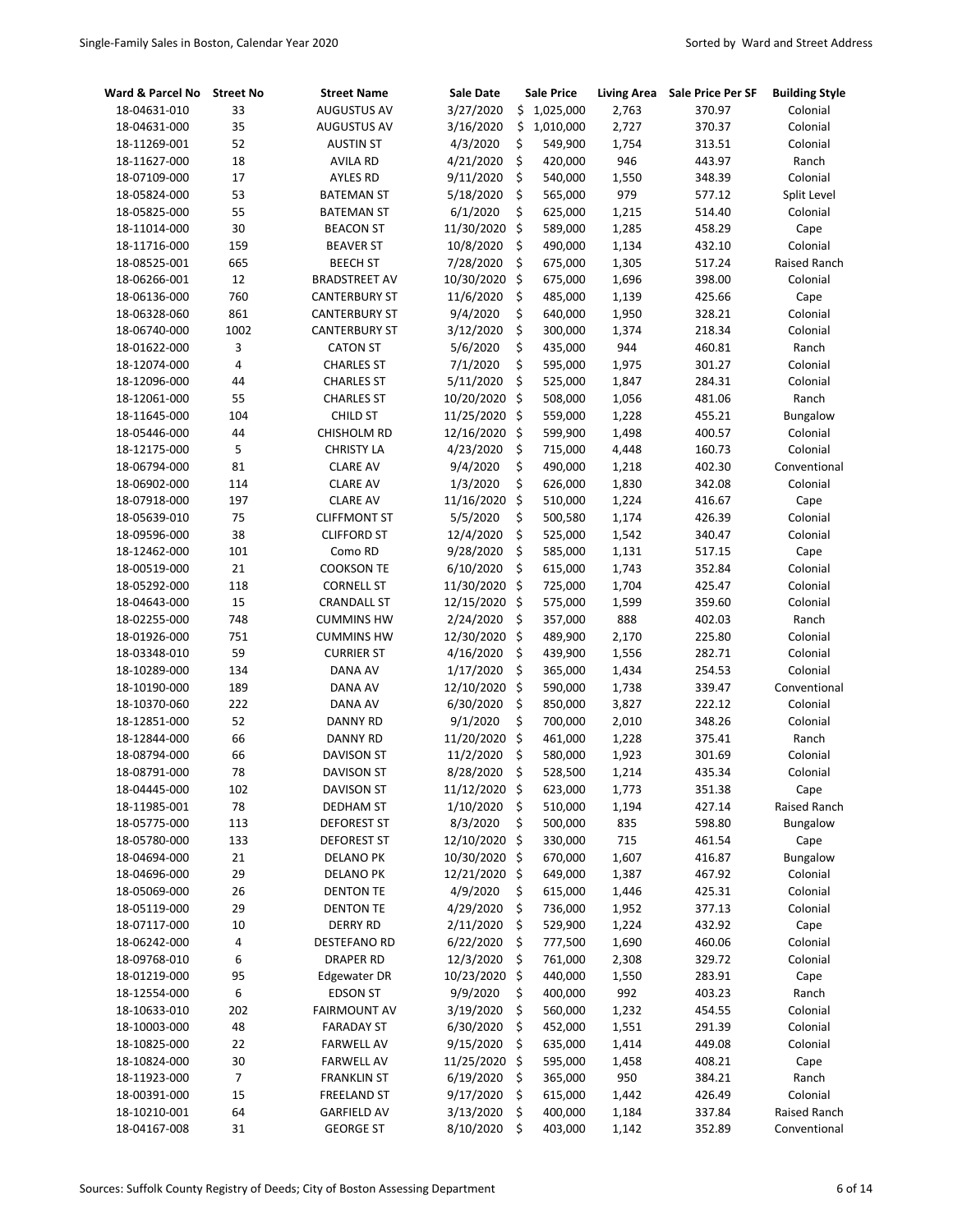| 7/14/2020<br>\$<br>679,000<br>18-05989-020<br>84<br><b>GLENCLIFF RD</b><br>1,808<br>375.55<br>55<br>\$<br>11/19/2020<br>726,000<br>1,696<br>428.17<br>18-05333-000<br><b>GLENDOWER RD</b><br>\$<br>107<br>6/26/2020<br>510,000<br>1,008<br>18-10031-000<br><b>GLENWOOD AV</b><br>505.95<br>$\zeta$<br>120<br>12/29/2020<br>580,000<br>18-10072-000<br><b>GLENWOOD AV</b><br>1,168<br>496.58<br>109<br>7/17/2020<br>\$<br>1,439<br>288.49<br>18-11283-001<br><b>GORDON AV</b><br>415,000<br>\$<br>115<br>9/18/2020<br>1,523<br>443.08<br>18-11283-004<br><b>GORDON AV</b><br>674,900<br>\$<br>23<br>12/21/2020<br>2,554<br>18-04761-295<br><b>GREW AV</b><br>850,000<br>332.86<br>27<br>12/18/2020<br>\$<br>710,000<br>1,514<br>468.96<br>18-04761-305<br><b>GREW AV</b><br>\$<br>10<br>9/15/2020<br>379,999<br>1,541<br>18-06338-000<br><b>HADWIN WY</b><br>246.56<br>\$<br>26<br>3/3/2020<br>18-02741-000<br><b>HALLOWELL ST</b><br>500,000<br>1,362<br>367.22<br>35<br>\$<br>9/21/2020<br>520,000<br>1,008<br>515.87<br>18-09872-003<br><b>HALSEY RD</b><br>\$<br>46<br>7/30/2020<br>515,000<br>18-09859-001<br><b>HALSEY RD</b><br>1,008<br>510.91<br>\$<br>73<br>5/14/2020<br>705,000<br>18-09545-001<br><b>HAMILTON ST</b><br>2,152<br>327.60<br>\$<br>54<br>1,716<br>18-10663-000<br><b>Highland ST</b><br>5/22/2020<br>655,000<br>381.70<br>\$<br>86<br>8/31/2020<br>660,000<br>1,564<br>421.94<br>18-10684-000<br><b>Highland ST</b><br>\$<br>216<br><b>HUNTINGTON AV</b><br>10/5/2020<br>570,000<br>1,344<br>424.11<br>18-07859-020<br>$\overline{7}$<br>\$<br>1/10/2020<br>1,295<br>419.31<br>18-05470-000<br>KITTREDGE CT<br>543,000<br>\$<br>15<br>18-09678-000<br><b>LAWTON ST</b><br>9/17/2020<br>515,000<br>1,512<br>340.61<br>86<br>\$<br>18-07225-000<br><b>LEWISTON ST</b><br>12/11/2020<br>385,000<br>1,248<br>308.49<br>14<br>\$<br>5/8/2020<br>561,000<br>1,668<br>18-08725-000<br><b>LODGEHILL RD</b><br>336.33<br>50<br>\$<br>18-08717-000<br>LODGEHILL RD<br>9/9/2020<br>545,000<br>1,360<br>400.74<br>\$<br>31<br>18-06950-000<br><b>MANION RD</b><br>8/14/2020<br>565,000<br>1,140<br>495.61 | Colonial<br>Colonial<br>Ranch<br>Cape<br>Ranch<br>Cape<br>Colonial<br>Colonial<br>Bungalow<br>Cape<br>Cape<br>Cape<br>Colonial<br>Colonial<br>Colonial<br>Colonial<br>Colonial<br>Colonial<br>Colonial<br>Colonial<br>Cape<br>Cape |
|------------------------------------------------------------------------------------------------------------------------------------------------------------------------------------------------------------------------------------------------------------------------------------------------------------------------------------------------------------------------------------------------------------------------------------------------------------------------------------------------------------------------------------------------------------------------------------------------------------------------------------------------------------------------------------------------------------------------------------------------------------------------------------------------------------------------------------------------------------------------------------------------------------------------------------------------------------------------------------------------------------------------------------------------------------------------------------------------------------------------------------------------------------------------------------------------------------------------------------------------------------------------------------------------------------------------------------------------------------------------------------------------------------------------------------------------------------------------------------------------------------------------------------------------------------------------------------------------------------------------------------------------------------------------------------------------------------------------------------------------------------------------------------------------------------------------------------------------------------------------------------------------------------------------------------------------------------------------------------------------------------------------------------------------------------------------------------------------------------------------|------------------------------------------------------------------------------------------------------------------------------------------------------------------------------------------------------------------------------------|
|                                                                                                                                                                                                                                                                                                                                                                                                                                                                                                                                                                                                                                                                                                                                                                                                                                                                                                                                                                                                                                                                                                                                                                                                                                                                                                                                                                                                                                                                                                                                                                                                                                                                                                                                                                                                                                                                                                                                                                                                                                                                                                                        |                                                                                                                                                                                                                                    |
|                                                                                                                                                                                                                                                                                                                                                                                                                                                                                                                                                                                                                                                                                                                                                                                                                                                                                                                                                                                                                                                                                                                                                                                                                                                                                                                                                                                                                                                                                                                                                                                                                                                                                                                                                                                                                                                                                                                                                                                                                                                                                                                        |                                                                                                                                                                                                                                    |
|                                                                                                                                                                                                                                                                                                                                                                                                                                                                                                                                                                                                                                                                                                                                                                                                                                                                                                                                                                                                                                                                                                                                                                                                                                                                                                                                                                                                                                                                                                                                                                                                                                                                                                                                                                                                                                                                                                                                                                                                                                                                                                                        |                                                                                                                                                                                                                                    |
|                                                                                                                                                                                                                                                                                                                                                                                                                                                                                                                                                                                                                                                                                                                                                                                                                                                                                                                                                                                                                                                                                                                                                                                                                                                                                                                                                                                                                                                                                                                                                                                                                                                                                                                                                                                                                                                                                                                                                                                                                                                                                                                        |                                                                                                                                                                                                                                    |
|                                                                                                                                                                                                                                                                                                                                                                                                                                                                                                                                                                                                                                                                                                                                                                                                                                                                                                                                                                                                                                                                                                                                                                                                                                                                                                                                                                                                                                                                                                                                                                                                                                                                                                                                                                                                                                                                                                                                                                                                                                                                                                                        |                                                                                                                                                                                                                                    |
|                                                                                                                                                                                                                                                                                                                                                                                                                                                                                                                                                                                                                                                                                                                                                                                                                                                                                                                                                                                                                                                                                                                                                                                                                                                                                                                                                                                                                                                                                                                                                                                                                                                                                                                                                                                                                                                                                                                                                                                                                                                                                                                        |                                                                                                                                                                                                                                    |
|                                                                                                                                                                                                                                                                                                                                                                                                                                                                                                                                                                                                                                                                                                                                                                                                                                                                                                                                                                                                                                                                                                                                                                                                                                                                                                                                                                                                                                                                                                                                                                                                                                                                                                                                                                                                                                                                                                                                                                                                                                                                                                                        |                                                                                                                                                                                                                                    |
|                                                                                                                                                                                                                                                                                                                                                                                                                                                                                                                                                                                                                                                                                                                                                                                                                                                                                                                                                                                                                                                                                                                                                                                                                                                                                                                                                                                                                                                                                                                                                                                                                                                                                                                                                                                                                                                                                                                                                                                                                                                                                                                        |                                                                                                                                                                                                                                    |
|                                                                                                                                                                                                                                                                                                                                                                                                                                                                                                                                                                                                                                                                                                                                                                                                                                                                                                                                                                                                                                                                                                                                                                                                                                                                                                                                                                                                                                                                                                                                                                                                                                                                                                                                                                                                                                                                                                                                                                                                                                                                                                                        |                                                                                                                                                                                                                                    |
|                                                                                                                                                                                                                                                                                                                                                                                                                                                                                                                                                                                                                                                                                                                                                                                                                                                                                                                                                                                                                                                                                                                                                                                                                                                                                                                                                                                                                                                                                                                                                                                                                                                                                                                                                                                                                                                                                                                                                                                                                                                                                                                        |                                                                                                                                                                                                                                    |
|                                                                                                                                                                                                                                                                                                                                                                                                                                                                                                                                                                                                                                                                                                                                                                                                                                                                                                                                                                                                                                                                                                                                                                                                                                                                                                                                                                                                                                                                                                                                                                                                                                                                                                                                                                                                                                                                                                                                                                                                                                                                                                                        |                                                                                                                                                                                                                                    |
|                                                                                                                                                                                                                                                                                                                                                                                                                                                                                                                                                                                                                                                                                                                                                                                                                                                                                                                                                                                                                                                                                                                                                                                                                                                                                                                                                                                                                                                                                                                                                                                                                                                                                                                                                                                                                                                                                                                                                                                                                                                                                                                        |                                                                                                                                                                                                                                    |
|                                                                                                                                                                                                                                                                                                                                                                                                                                                                                                                                                                                                                                                                                                                                                                                                                                                                                                                                                                                                                                                                                                                                                                                                                                                                                                                                                                                                                                                                                                                                                                                                                                                                                                                                                                                                                                                                                                                                                                                                                                                                                                                        |                                                                                                                                                                                                                                    |
|                                                                                                                                                                                                                                                                                                                                                                                                                                                                                                                                                                                                                                                                                                                                                                                                                                                                                                                                                                                                                                                                                                                                                                                                                                                                                                                                                                                                                                                                                                                                                                                                                                                                                                                                                                                                                                                                                                                                                                                                                                                                                                                        |                                                                                                                                                                                                                                    |
|                                                                                                                                                                                                                                                                                                                                                                                                                                                                                                                                                                                                                                                                                                                                                                                                                                                                                                                                                                                                                                                                                                                                                                                                                                                                                                                                                                                                                                                                                                                                                                                                                                                                                                                                                                                                                                                                                                                                                                                                                                                                                                                        |                                                                                                                                                                                                                                    |
|                                                                                                                                                                                                                                                                                                                                                                                                                                                                                                                                                                                                                                                                                                                                                                                                                                                                                                                                                                                                                                                                                                                                                                                                                                                                                                                                                                                                                                                                                                                                                                                                                                                                                                                                                                                                                                                                                                                                                                                                                                                                                                                        |                                                                                                                                                                                                                                    |
|                                                                                                                                                                                                                                                                                                                                                                                                                                                                                                                                                                                                                                                                                                                                                                                                                                                                                                                                                                                                                                                                                                                                                                                                                                                                                                                                                                                                                                                                                                                                                                                                                                                                                                                                                                                                                                                                                                                                                                                                                                                                                                                        |                                                                                                                                                                                                                                    |
|                                                                                                                                                                                                                                                                                                                                                                                                                                                                                                                                                                                                                                                                                                                                                                                                                                                                                                                                                                                                                                                                                                                                                                                                                                                                                                                                                                                                                                                                                                                                                                                                                                                                                                                                                                                                                                                                                                                                                                                                                                                                                                                        |                                                                                                                                                                                                                                    |
|                                                                                                                                                                                                                                                                                                                                                                                                                                                                                                                                                                                                                                                                                                                                                                                                                                                                                                                                                                                                                                                                                                                                                                                                                                                                                                                                                                                                                                                                                                                                                                                                                                                                                                                                                                                                                                                                                                                                                                                                                                                                                                                        |                                                                                                                                                                                                                                    |
|                                                                                                                                                                                                                                                                                                                                                                                                                                                                                                                                                                                                                                                                                                                                                                                                                                                                                                                                                                                                                                                                                                                                                                                                                                                                                                                                                                                                                                                                                                                                                                                                                                                                                                                                                                                                                                                                                                                                                                                                                                                                                                                        |                                                                                                                                                                                                                                    |
|                                                                                                                                                                                                                                                                                                                                                                                                                                                                                                                                                                                                                                                                                                                                                                                                                                                                                                                                                                                                                                                                                                                                                                                                                                                                                                                                                                                                                                                                                                                                                                                                                                                                                                                                                                                                                                                                                                                                                                                                                                                                                                                        |                                                                                                                                                                                                                                    |
|                                                                                                                                                                                                                                                                                                                                                                                                                                                                                                                                                                                                                                                                                                                                                                                                                                                                                                                                                                                                                                                                                                                                                                                                                                                                                                                                                                                                                                                                                                                                                                                                                                                                                                                                                                                                                                                                                                                                                                                                                                                                                                                        |                                                                                                                                                                                                                                    |
| \$<br>$\overline{2}$<br>10/27/2020<br>397,500<br>952<br>18-06190-013<br><b>MANNING ST</b><br>417.54                                                                                                                                                                                                                                                                                                                                                                                                                                                                                                                                                                                                                                                                                                                                                                                                                                                                                                                                                                                                                                                                                                                                                                                                                                                                                                                                                                                                                                                                                                                                                                                                                                                                                                                                                                                                                                                                                                                                                                                                                    | <b>Row Middle</b>                                                                                                                                                                                                                  |
| 17<br>\$<br>4/13/2020<br>460,000<br>1,026<br>18-06195-001<br><b>MANNING ST</b><br>448.34                                                                                                                                                                                                                                                                                                                                                                                                                                                                                                                                                                                                                                                                                                                                                                                                                                                                                                                                                                                                                                                                                                                                                                                                                                                                                                                                                                                                                                                                                                                                                                                                                                                                                                                                                                                                                                                                                                                                                                                                                               | Semi-Det                                                                                                                                                                                                                           |
| $\overline{2}$<br>\$<br>9/28/2020<br>760,000<br>2,479<br>18-12256-020<br>MAPLE LEAF DR<br>306.58                                                                                                                                                                                                                                                                                                                                                                                                                                                                                                                                                                                                                                                                                                                                                                                                                                                                                                                                                                                                                                                                                                                                                                                                                                                                                                                                                                                                                                                                                                                                                                                                                                                                                                                                                                                                                                                                                                                                                                                                                       | Colonial                                                                                                                                                                                                                           |
| \$<br>22<br>6/22/2020<br>480,000<br>2,173<br>18-09658-001<br>MEADOWVIEW RD<br>220.88                                                                                                                                                                                                                                                                                                                                                                                                                                                                                                                                                                                                                                                                                                                                                                                                                                                                                                                                                                                                                                                                                                                                                                                                                                                                                                                                                                                                                                                                                                                                                                                                                                                                                                                                                                                                                                                                                                                                                                                                                                   | Split Level                                                                                                                                                                                                                        |
| 33<br>\$<br>12/14/2020<br>460,000<br>2,271<br>18-02172-000<br><b>MESSINGER ST</b><br>202.54                                                                                                                                                                                                                                                                                                                                                                                                                                                                                                                                                                                                                                                                                                                                                                                                                                                                                                                                                                                                                                                                                                                                                                                                                                                                                                                                                                                                                                                                                                                                                                                                                                                                                                                                                                                                                                                                                                                                                                                                                            | Raised Ranch                                                                                                                                                                                                                       |
| \$<br>202<br>8/26/2020<br>1,680<br>404.76<br>18-04918-000<br>METROPOLITAN AV<br>680,000                                                                                                                                                                                                                                                                                                                                                                                                                                                                                                                                                                                                                                                                                                                                                                                                                                                                                                                                                                                                                                                                                                                                                                                                                                                                                                                                                                                                                                                                                                                                                                                                                                                                                                                                                                                                                                                                                                                                                                                                                                | Colonial                                                                                                                                                                                                                           |
| \$<br>311<br>7/9/2020<br>18-05756-000<br>METROPOLITAN AV<br>730,000<br>1,754<br>416.29                                                                                                                                                                                                                                                                                                                                                                                                                                                                                                                                                                                                                                                                                                                                                                                                                                                                                                                                                                                                                                                                                                                                                                                                                                                                                                                                                                                                                                                                                                                                                                                                                                                                                                                                                                                                                                                                                                                                                                                                                                 | Colonial                                                                                                                                                                                                                           |
| \$<br>407<br>600,000<br>18-04867-002<br>METROPOLITAN AV<br>10/16/2020<br>1,224<br>490.20                                                                                                                                                                                                                                                                                                                                                                                                                                                                                                                                                                                                                                                                                                                                                                                                                                                                                                                                                                                                                                                                                                                                                                                                                                                                                                                                                                                                                                                                                                                                                                                                                                                                                                                                                                                                                                                                                                                                                                                                                               | Cape                                                                                                                                                                                                                               |
| \$<br>888<br>18-10952-000<br>METROPOLITAN AV<br>1/16/2020<br>770,000<br>2,988<br>257.73                                                                                                                                                                                                                                                                                                                                                                                                                                                                                                                                                                                                                                                                                                                                                                                                                                                                                                                                                                                                                                                                                                                                                                                                                                                                                                                                                                                                                                                                                                                                                                                                                                                                                                                                                                                                                                                                                                                                                                                                                                | Colonial                                                                                                                                                                                                                           |
| \$<br>892<br>18-10952-010<br>METROPOLITAN AV<br>2/14/2020<br>990,000<br>3,181<br>311.22                                                                                                                                                                                                                                                                                                                                                                                                                                                                                                                                                                                                                                                                                                                                                                                                                                                                                                                                                                                                                                                                                                                                                                                                                                                                                                                                                                                                                                                                                                                                                                                                                                                                                                                                                                                                                                                                                                                                                                                                                                | Colonial                                                                                                                                                                                                                           |
| \$<br>965<br>7/21/2020<br>650,000<br>2,065<br>314.77<br>18-10865-000<br>METROPOLITAN AV                                                                                                                                                                                                                                                                                                                                                                                                                                                                                                                                                                                                                                                                                                                                                                                                                                                                                                                                                                                                                                                                                                                                                                                                                                                                                                                                                                                                                                                                                                                                                                                                                                                                                                                                                                                                                                                                                                                                                                                                                                | Raised Ranch                                                                                                                                                                                                                       |
| \$<br>25<br>9/25/2020<br>545,000<br>375.86<br>18-09534-000<br>MILLSTONE RD<br>1,450                                                                                                                                                                                                                                                                                                                                                                                                                                                                                                                                                                                                                                                                                                                                                                                                                                                                                                                                                                                                                                                                                                                                                                                                                                                                                                                                                                                                                                                                                                                                                                                                                                                                                                                                                                                                                                                                                                                                                                                                                                    | Colonial                                                                                                                                                                                                                           |
| \$<br>72<br>4/10/2020<br>950<br>18-09637-000<br><b>MILLSTONE RD</b><br>456,000<br>480.00                                                                                                                                                                                                                                                                                                                                                                                                                                                                                                                                                                                                                                                                                                                                                                                                                                                                                                                                                                                                                                                                                                                                                                                                                                                                                                                                                                                                                                                                                                                                                                                                                                                                                                                                                                                                                                                                                                                                                                                                                               | Ranch                                                                                                                                                                                                                              |
| \$<br>103<br>10/16/2020<br>18-10725-000<br><b>MILTON AV</b><br>655,000<br>2,365<br>276.98                                                                                                                                                                                                                                                                                                                                                                                                                                                                                                                                                                                                                                                                                                                                                                                                                                                                                                                                                                                                                                                                                                                                                                                                                                                                                                                                                                                                                                                                                                                                                                                                                                                                                                                                                                                                                                                                                                                                                                                                                              | Colonial                                                                                                                                                                                                                           |
| \$<br>18<br>9/8/2020<br>18-10917-003<br><b>MILTON TE</b><br>615,000<br>1,841<br>334.09                                                                                                                                                                                                                                                                                                                                                                                                                                                                                                                                                                                                                                                                                                                                                                                                                                                                                                                                                                                                                                                                                                                                                                                                                                                                                                                                                                                                                                                                                                                                                                                                                                                                                                                                                                                                                                                                                                                                                                                                                                 | Raised Ranch                                                                                                                                                                                                                       |
| \$<br>150<br>1/10/2020<br>880<br>18-06147-000<br>MT HOPE ST<br>450,000<br>511.36                                                                                                                                                                                                                                                                                                                                                                                                                                                                                                                                                                                                                                                                                                                                                                                                                                                                                                                                                                                                                                                                                                                                                                                                                                                                                                                                                                                                                                                                                                                                                                                                                                                                                                                                                                                                                                                                                                                                                                                                                                       | Split Level                                                                                                                                                                                                                        |
| 18<br>11/12/2020<br>\$<br>421.23<br>18-10484-000<br>MT PLEASANT ST<br>631,000<br>1,498                                                                                                                                                                                                                                                                                                                                                                                                                                                                                                                                                                                                                                                                                                                                                                                                                                                                                                                                                                                                                                                                                                                                                                                                                                                                                                                                                                                                                                                                                                                                                                                                                                                                                                                                                                                                                                                                                                                                                                                                                                 | Colonial                                                                                                                                                                                                                           |
| Ś<br>32<br>18-11299-000<br><b>MYOPIA RD</b><br>6/24/2020<br>655,000<br>395.53<br>1,656                                                                                                                                                                                                                                                                                                                                                                                                                                                                                                                                                                                                                                                                                                                                                                                                                                                                                                                                                                                                                                                                                                                                                                                                                                                                                                                                                                                                                                                                                                                                                                                                                                                                                                                                                                                                                                                                                                                                                                                                                                 | Colonial                                                                                                                                                                                                                           |
| 526<br>12/30/2020<br>\$<br>615,000<br>204.52<br>18-00826-000<br><b>NORFOLK ST</b><br>3,007                                                                                                                                                                                                                                                                                                                                                                                                                                                                                                                                                                                                                                                                                                                                                                                                                                                                                                                                                                                                                                                                                                                                                                                                                                                                                                                                                                                                                                                                                                                                                                                                                                                                                                                                                                                                                                                                                                                                                                                                                             | Colonial                                                                                                                                                                                                                           |
| 9<br>12/1/2020<br>\$<br>699,000<br>1,372<br>509.48<br>18-10934-000<br><b>NORRIS RD</b>                                                                                                                                                                                                                                                                                                                                                                                                                                                                                                                                                                                                                                                                                                                                                                                                                                                                                                                                                                                                                                                                                                                                                                                                                                                                                                                                                                                                                                                                                                                                                                                                                                                                                                                                                                                                                                                                                                                                                                                                                                 | Colonial                                                                                                                                                                                                                           |
| \$<br>19<br>2/20/2020<br>650,000<br>18-12627-000<br><b>NORTON ST</b><br>2,495<br>260.55                                                                                                                                                                                                                                                                                                                                                                                                                                                                                                                                                                                                                                                                                                                                                                                                                                                                                                                                                                                                                                                                                                                                                                                                                                                                                                                                                                                                                                                                                                                                                                                                                                                                                                                                                                                                                                                                                                                                                                                                                                | Raised Ranch                                                                                                                                                                                                                       |
| 38<br>10/5/2020<br>\$<br>440,000<br>18-01361-000<br><b>OSCEOLA ST</b><br>1,248<br>352.56                                                                                                                                                                                                                                                                                                                                                                                                                                                                                                                                                                                                                                                                                                                                                                                                                                                                                                                                                                                                                                                                                                                                                                                                                                                                                                                                                                                                                                                                                                                                                                                                                                                                                                                                                                                                                                                                                                                                                                                                                               | Colonial                                                                                                                                                                                                                           |
| 34<br>1/22/2020<br>\$<br>475,000<br>1,700<br>279.41<br>18-04125-000<br><b>PARKER ST</b>                                                                                                                                                                                                                                                                                                                                                                                                                                                                                                                                                                                                                                                                                                                                                                                                                                                                                                                                                                                                                                                                                                                                                                                                                                                                                                                                                                                                                                                                                                                                                                                                                                                                                                                                                                                                                                                                                                                                                                                                                                | Cape                                                                                                                                                                                                                               |
| 22<br>5/14/2020<br>\$<br>18-09203-000<br>PINE ST<br>445,000<br>2,046<br>217.50                                                                                                                                                                                                                                                                                                                                                                                                                                                                                                                                                                                                                                                                                                                                                                                                                                                                                                                                                                                                                                                                                                                                                                                                                                                                                                                                                                                                                                                                                                                                                                                                                                                                                                                                                                                                                                                                                                                                                                                                                                         | Colonial                                                                                                                                                                                                                           |
| 520<br>\$<br>1,174<br>18-05806-000<br>POPLAR ST<br>7/16/2020<br>533,000<br>454.00                                                                                                                                                                                                                                                                                                                                                                                                                                                                                                                                                                                                                                                                                                                                                                                                                                                                                                                                                                                                                                                                                                                                                                                                                                                                                                                                                                                                                                                                                                                                                                                                                                                                                                                                                                                                                                                                                                                                                                                                                                      | Raised Ranch                                                                                                                                                                                                                       |
| \$<br>18-05790-000<br>554<br>POPLAR ST<br>5/29/2020<br>477,500<br>1,111<br>429.72                                                                                                                                                                                                                                                                                                                                                                                                                                                                                                                                                                                                                                                                                                                                                                                                                                                                                                                                                                                                                                                                                                                                                                                                                                                                                                                                                                                                                                                                                                                                                                                                                                                                                                                                                                                                                                                                                                                                                                                                                                      | Cape                                                                                                                                                                                                                               |
| 583<br>\$<br>18-06121-000<br>POPLAR ST<br>7/28/2020<br>330,000<br>1,242<br>265.66                                                                                                                                                                                                                                                                                                                                                                                                                                                                                                                                                                                                                                                                                                                                                                                                                                                                                                                                                                                                                                                                                                                                                                                                                                                                                                                                                                                                                                                                                                                                                                                                                                                                                                                                                                                                                                                                                                                                                                                                                                      | Cape                                                                                                                                                                                                                               |
| 18<br>4/27/2020<br>\$<br>630,000<br>3,471<br>18-09482-000<br>PRESCOTT ST<br>181.49                                                                                                                                                                                                                                                                                                                                                                                                                                                                                                                                                                                                                                                                                                                                                                                                                                                                                                                                                                                                                                                                                                                                                                                                                                                                                                                                                                                                                                                                                                                                                                                                                                                                                                                                                                                                                                                                                                                                                                                                                                     | Conventional                                                                                                                                                                                                                       |
| 73<br>5/15/2020<br>\$<br>585,000<br>18-10447-000<br>PROSPECT ST<br>1,235<br>473.61                                                                                                                                                                                                                                                                                                                                                                                                                                                                                                                                                                                                                                                                                                                                                                                                                                                                                                                                                                                                                                                                                                                                                                                                                                                                                                                                                                                                                                                                                                                                                                                                                                                                                                                                                                                                                                                                                                                                                                                                                                     | Cape                                                                                                                                                                                                                               |
| 65<br>7/9/2020<br>\$<br>490,500<br>18-03902-000<br>RADCLIFFE RD<br>1,532<br>320.09                                                                                                                                                                                                                                                                                                                                                                                                                                                                                                                                                                                                                                                                                                                                                                                                                                                                                                                                                                                                                                                                                                                                                                                                                                                                                                                                                                                                                                                                                                                                                                                                                                                                                                                                                                                                                                                                                                                                                                                                                                     | Bungalow                                                                                                                                                                                                                           |
| 6<br>11/25/2020<br>\$<br>18-07003-000<br><b>REDDY AV</b><br>630,000<br>2,059<br>306.03                                                                                                                                                                                                                                                                                                                                                                                                                                                                                                                                                                                                                                                                                                                                                                                                                                                                                                                                                                                                                                                                                                                                                                                                                                                                                                                                                                                                                                                                                                                                                                                                                                                                                                                                                                                                                                                                                                                                                                                                                                 | Colonial                                                                                                                                                                                                                           |
| \$<br>4/6/2020<br>515,000<br>18-12489-000<br>1880<br><b>RIVER ST</b><br>1,256<br>410.03                                                                                                                                                                                                                                                                                                                                                                                                                                                                                                                                                                                                                                                                                                                                                                                                                                                                                                                                                                                                                                                                                                                                                                                                                                                                                                                                                                                                                                                                                                                                                                                                                                                                                                                                                                                                                                                                                                                                                                                                                                | Ranch                                                                                                                                                                                                                              |
| $\overline{2}$<br>2/28/2020<br>\$<br>652,000<br>18-10428-005<br><b>ROBBART LA</b><br>1,589<br>410.32                                                                                                                                                                                                                                                                                                                                                                                                                                                                                                                                                                                                                                                                                                                                                                                                                                                                                                                                                                                                                                                                                                                                                                                                                                                                                                                                                                                                                                                                                                                                                                                                                                                                                                                                                                                                                                                                                                                                                                                                                   | Ranch                                                                                                                                                                                                                              |
| 24<br>9/28/2020<br>\$<br>18-04580-000<br><b>ROSECLIFF ST</b><br>580,000<br>1,514<br>383.09                                                                                                                                                                                                                                                                                                                                                                                                                                                                                                                                                                                                                                                                                                                                                                                                                                                                                                                                                                                                                                                                                                                                                                                                                                                                                                                                                                                                                                                                                                                                                                                                                                                                                                                                                                                                                                                                                                                                                                                                                             | Colonial                                                                                                                                                                                                                           |
| $\overline{2}$<br>\$<br>18-04255-000<br>ROSEGLEN RD<br>5/5/2020<br>529,000<br>1,878<br>281.68                                                                                                                                                                                                                                                                                                                                                                                                                                                                                                                                                                                                                                                                                                                                                                                                                                                                                                                                                                                                                                                                                                                                                                                                                                                                                                                                                                                                                                                                                                                                                                                                                                                                                                                                                                                                                                                                                                                                                                                                                          | Colonial                                                                                                                                                                                                                           |
| 15<br>4/30/2020<br>\$<br>18-03858-005<br><b>ROSEMONT ST</b><br>451,000<br>1,210<br>372.85                                                                                                                                                                                                                                                                                                                                                                                                                                                                                                                                                                                                                                                                                                                                                                                                                                                                                                                                                                                                                                                                                                                                                                                                                                                                                                                                                                                                                                                                                                                                                                                                                                                                                                                                                                                                                                                                                                                                                                                                                              | Cape                                                                                                                                                                                                                               |
| \$<br>85<br>1,587<br>18-01802-002<br>ROSEWOOD ST<br>2/24/2020<br>452,000<br>284.81                                                                                                                                                                                                                                                                                                                                                                                                                                                                                                                                                                                                                                                                                                                                                                                                                                                                                                                                                                                                                                                                                                                                                                                                                                                                                                                                                                                                                                                                                                                                                                                                                                                                                                                                                                                                                                                                                                                                                                                                                                     | Colonial                                                                                                                                                                                                                           |
| \$<br>18-12470-000<br>14<br>9/22/2020<br>620,000<br>1,320<br>469.70<br>SANFORD ST                                                                                                                                                                                                                                                                                                                                                                                                                                                                                                                                                                                                                                                                                                                                                                                                                                                                                                                                                                                                                                                                                                                                                                                                                                                                                                                                                                                                                                                                                                                                                                                                                                                                                                                                                                                                                                                                                                                                                                                                                                      | Colonial                                                                                                                                                                                                                           |
| 19<br>\$<br>535,000<br>18-12495-080<br><b>SANFORD ST</b><br>4/8/2020<br>1,414<br>378.25                                                                                                                                                                                                                                                                                                                                                                                                                                                                                                                                                                                                                                                                                                                                                                                                                                                                                                                                                                                                                                                                                                                                                                                                                                                                                                                                                                                                                                                                                                                                                                                                                                                                                                                                                                                                                                                                                                                                                                                                                                |                                                                                                                                                                                                                                    |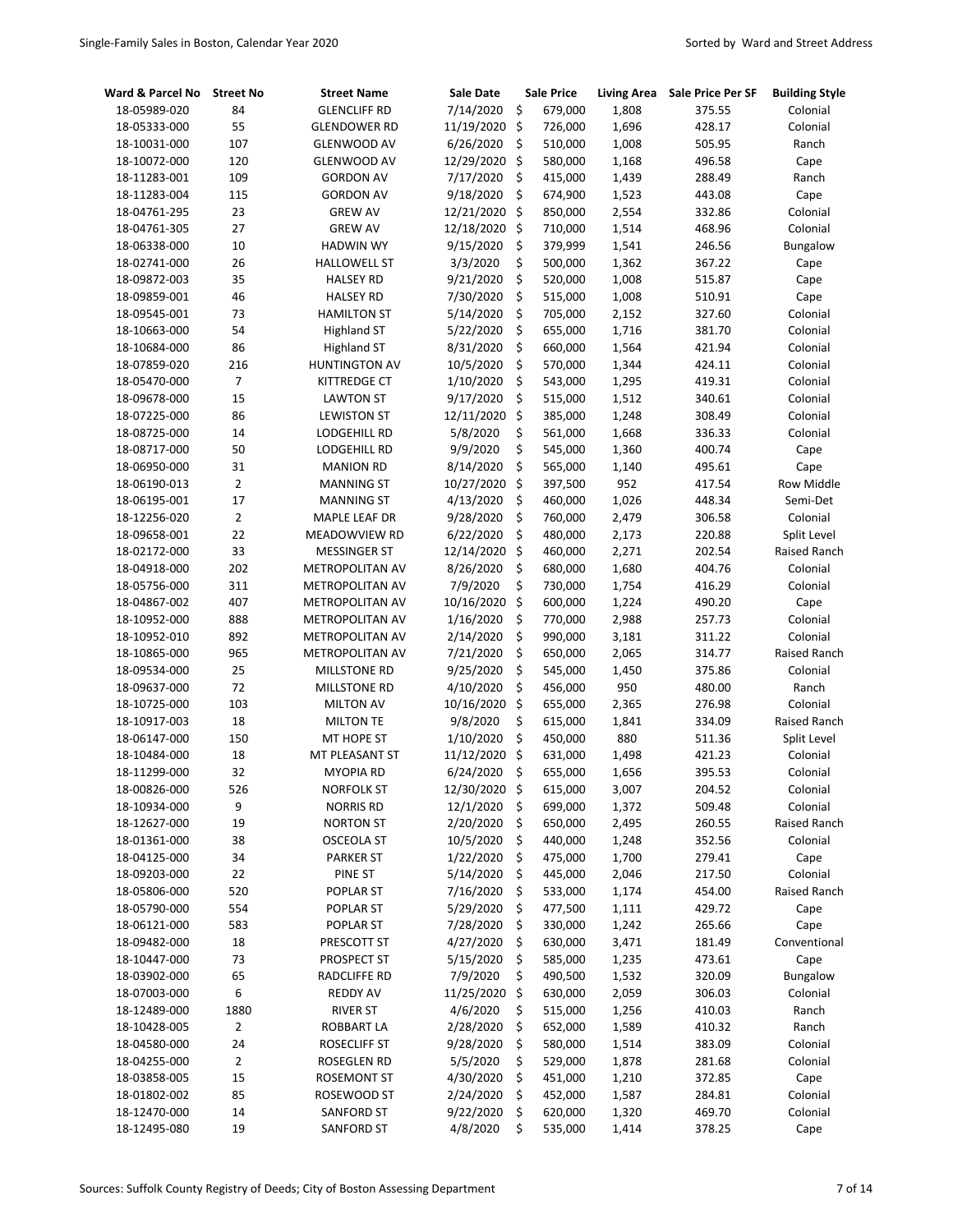| Ward & Parcel No             | <b>Street No</b> | <b>Street Name</b>                        | Sale Date               |                    | <b>Sale Price</b>    | <b>Living Area</b> | <b>Sale Price Per SF</b> | <b>Building Style</b>    |
|------------------------------|------------------|-------------------------------------------|-------------------------|--------------------|----------------------|--------------------|--------------------------|--------------------------|
| 18-03574-000                 | 21               | <b>SEFTON ST</b>                          | 7/16/2020               | \$                 | 275,000              | 1,007              | 273.09                   | Semi-Det                 |
| 18-08278-000                 | 146              | SHERRIN ST                                | 8/28/2020               | \$                 | 645,500              | 1,296              | 498.07                   | Cape                     |
| 18-10438-000                 | 15               | <b>SKYLINE RD</b>                         | 2/20/2020               | \$                 | 495,000              | 1,003              | 493.52                   | Ranch                    |
| 18-12991-000                 | 86               | Sprague ST                                | 11/18/2020              | \$                 | 492,000              | 1,212              | 405.94                   | Conventional             |
| 18-12986-000                 | 102              | Sprague ST                                | 3/31/2020               | \$                 | 372,500              | 1,041              | 357.76                   | Conventional             |
| 18-10697-000                 | 63               | Summit ST                                 | 12/4/2020               | \$                 | 420,000              | 1,728              | 243.06                   | Colonial                 |
| 18-10407-000                 | 156              | Summit ST                                 | 5/18/2020               | \$                 | 535,000              | 1,248              | 428.69                   | Colonial                 |
| 18-03404-000                 | 25               | <b>TAMPA ST</b>                           | 12/31/2020              | \$                 | 523,000              | 1,057              | 494.80                   | Cape                     |
| 18-07638-000                 | 57               | <b>Thatcher ST</b>                        | 12/1/2020               | \$                 | 437,000              | 1,890              | 231.17                   | Colonial                 |
| 18-11996-000                 | 42               | THOMPSON ST                               | 2/7/2020                | \$                 | 799,000              | 2,821              | 283.27                   | Colonial                 |
| 18-10618-000                 | 702              | <b>TRUMAN HW</b>                          | 11/27/2020              | \$                 | 575,000              | 1,583              | 363.33                   | Conventional             |
| 18-10587-000                 | 707              | <b>TRUMAN HW</b>                          | 5/1/2020                | \$                 | 382,000              | 1,238              | 308.66                   | Cape                     |
| 18-10083-001                 | 854              | TRUMAN HW                                 | 11/18/2020              | \$                 | 490,000              | 1,530              | 320.35                   | Cape                     |
| 18-11622-001                 | 23               | <b>VALENCIA RD</b>                        | 5/15/2020               | \$                 | 532,500              | 1,404              | 379.27                   | Cape                     |
| 18-12269-049                 | 45               | <b>VERNON ST</b>                          | 8/14/2020               | \$                 | 600,000              | 2,262              | 265.25                   | Colonial                 |
| 18-00144-000                 | 226              | W Selden ST                               | 6/29/2020               | \$                 | 442,000              | 1,058              | 417.77                   | Ranch                    |
| 18-08776-000                 | 28               | Walter ST                                 | 8/14/2020               | \$                 | 565,000              | 1,337              | 422.52                   | Conventional             |
| 18-10751-000                 | 63               | <b>WARREN AV</b>                          | 6/15/2020               | \$                 | 593,000              | 1,946              | 304.73                   | Colonial                 |
| 18-10766-000                 | 133              | <b>WARREN AV</b>                          | 7/16/2020               | \$                 | 490,000              | 1,274              | 384.62                   | Colonial                 |
| 18-10377-000                 | 16               | <b>WASHINGTON ST</b>                      | 8/13/2020               | \$                 | 607,000              | 1,478              | 410.58                   | Colonial                 |
| 18-10203-000                 | 45               | <b>WASHINGTON ST</b>                      | 1/17/2020               | \$                 | 422,000              | 1,192              | 354.03                   | Colonial                 |
| 18-05095-000                 | 11               | <b>WELLSMERE TE</b>                       | 9/3/2020                | \$                 | 620,118              | 1,152              | 538.30                   | Ranch                    |
| 18-08053-050                 | 151              | West ST                                   | 1/21/2020               | \$                 | 480,000              | 1,686              | 284.64                   | Colonial                 |
| 18-08105-000                 | 57               | <b>WESTMINSTER ST</b>                     | 5/7/2020                | \$                 | 545,000              | 1,368              | 398.39                   | Colonial                 |
| 18-07633-001                 | 94               | <b>WESTMINSTER ST</b>                     | 8/27/2020               | \$                 | 625,000              | 2,136              | 292.60                   | Colonial                 |
| 18-04931-000                 | 85               | <b>WHITFORD ST</b>                        | 9/15/2020               | \$                 | 703,500              | 1,275              | 551.76                   | Cape                     |
| 18-04935-000                 | 89               | <b>WHITFORD ST</b>                        | 7/2/2020                | \$                 | 715,000              | 1,275              | 560.78                   | Cape                     |
| 18-10557-002                 | 17               | <b>WILLIAMS AV</b>                        | 5/6/2020                | \$                 | 430,000              | 1,775              | 242.28                   | Conventional             |
| 18-10422-000                 | 133              | <b>WILLIAMS AV</b>                        | 12/18/2020              | \$                 | 560,000              | 1,372              | 408.16                   | Colonial                 |
| 18-08390-000                 | 54               | Windham RD                                | 3/30/2020               | \$                 | 400,000              | 1,764              | 226.76                   | Colonial                 |
| 18-06078-000                 | 18               | <b>WINTON ST</b>                          | 1/29/2020               | \$                 | 635,000              | 1,930              | 329.08                   | Colonial                 |
| 18-06067-000                 | 19               | <b>WINTON ST</b>                          | 7/6/2020                | \$                 | 522,000              | 1,100              | 474.55                   | Raised Ranch             |
| 18-07457-000                 | 27               | WOOD AV                                   | 8/7/2020                | \$                 | 650,000              | 1,250              | 520.00                   | Raised Ranch             |
| 18-07336-000                 | 149              | WOOD AV                                   | 12/2/2020               | \$                 | 465,000              | 1,324              | 351.21                   | Colonial                 |
| 18-10157-000                 | 13               | <b>WOODGLEN RD</b>                        | 4/1/2020                | \$                 | 450,000              | 1,306              | 344.67                   | Cape                     |
| 18-09210-001                 | 20               | WOODLAND PL                               | 10/21/2020              | \$                 | 650,000              | 1,474              | 441.10                   | Colonial                 |
| 19-01855-000                 | $\mathsf 3$      | <b>AGASSIZ PK</b>                         | 11/23/2020              | \$                 | 1,850,000            | 3,122              | 592.61                   | Colonial                 |
| 19-01589-000                 | 42               | <b>ARBORWAY ST</b>                        | 12/29/2020              | \$                 | 1,660,000            | 2,736              | 606.73                   | Colonial                 |
| 19-04528-000                 | 50               | <b>BOURNE ST</b>                          | 10/20/2020              | \$                 | 507,000              | 1,464              | 346.43                   | Bungalow                 |
| 19-04995-000                 | 55               | <b>Bourne ST</b>                          | 3/23/2020               | \$                 | 690,000              | 1,646              | 419.10                   | Colonial                 |
| 19-04996-000                 | 59               | <b>BOURNE ST</b>                          | 11/16/2020 \$           |                    | 931,000              | 2,019              | 461.17                   | Colonial                 |
| 19-03668-000                 | 16               | <b>BROOKDALE ST</b>                       | 12/30/2020 \$           |                    | 537,000              | 960                | 559.38                   | Ranch                    |
| 19-03986-000                 | 49               | <b>BROWN AV</b>                           | 12/18/2020              | \$                 | 645,000              | 2,594              | 248.61                   | Colonial                 |
| 19-01907-000                 | 43               | <b>BURROUGHS ST</b>                       | 6/17/2020               | \$                 | 2,450,000            | 5,470              | 447.90                   | Victorian                |
| 19-01854-000                 | 50               | BURROUGHS ST                              | 12/4/2020               | \$                 | 2,610,000            | 4,928              | 529.67                   | Colonial                 |
| 19-02738-000                 | 11<br>12         | <b>CALVIN RD</b>                          | 3/20/2020               | \$<br>\$           | 925,000              | 1,666              | 555.22                   | Colonial                 |
| 19-02214-005<br>19-04331-010 | 54               | <b>CATAUMET ST</b><br><b>CATHERINE ST</b> | 9/15/2020<br>11/20/2020 | \$                 | 1,575,000<br>547,000 | 2,280<br>1,271     | 690.79<br>430.37         | Colonial<br>Conventional |
| 19-02632-000                 | 24               | CEDARWOOD RD                              | 10/27/2020              | $\ddot{\varsigma}$ | 1,270,000            | 1,800              | 705.56                   | Colonial                 |
| 19-02502-000                 | 991              | <b>CENTRE ST</b>                          | 5/15/2020               | \$                 | 825,000              | 1,918              | 430.18                   | Colonial                 |
| 19-02503-000                 | 1001             | <b>CENTRE ST</b>                          | 12/11/2020              | \$                 | 795,000              | 2,028              | 392.01                   | Colonial                 |
| 19-02686-000                 | 1071             | <b>CENTRE ST</b>                          | 6/5/2020                | \$                 | 1,060,000            | 2,349              | 451.29                   | Colonial                 |
| 19-03419-002                 | 15               | <b>DELFORD ST</b>                         | 7/21/2020               | \$                 | 479,000              | 1,020              | 469.61                   | Row Middle               |
| 19-01802-000                 | 21               | Eliot ST                                  | 11/16/2020              | \$                 | 2,150,000            | 3,610              | 595.53                   | Victorian                |
| 19-01700-000                 | 48               | Eliot ST                                  | 11/10/2020              | \$                 | 2,150,000            | 4,548              | 472.69                   | Victorian                |
| 19-01131-050                 | $\mathbf 1$      | <b>ELM ST</b>                             | 8/3/2020                | \$                 | 1,251,000            | 1,808              | 691.92                   | Colonial                 |
| 19-00819-000                 | 11               | <b>ENFIELD ST</b>                         | 6/22/2020               | \$                 | 965,000              | 1,931              | 499.79                   | Colonial                 |
| 19-03356-000                 | 53               | <b>FAWNDALE RD</b>                        | 7/20/2020               | \$                 | 550,000              | 1,342              | 409.84                   | Colonial                 |
| 19-00841-010                 | 10               | <b>GOLDSMITH PL</b>                       | 12/8/2020               | \$                 | 699,000              | 1,223              | 571.55                   | Colonial                 |
| 19-01454-000                 | 24               | <b>GOLDSMITH ST</b>                       | 2/26/2020               | \$                 | 590,000              | 816                | 723.04                   | Row Middle               |
| 19-04358-000                 | $30\,$           | <b>HALLIDAY ST</b>                        | 8/14/2020               | \$                 | 450,000              | 1,201              | 374.63                   | Cape                     |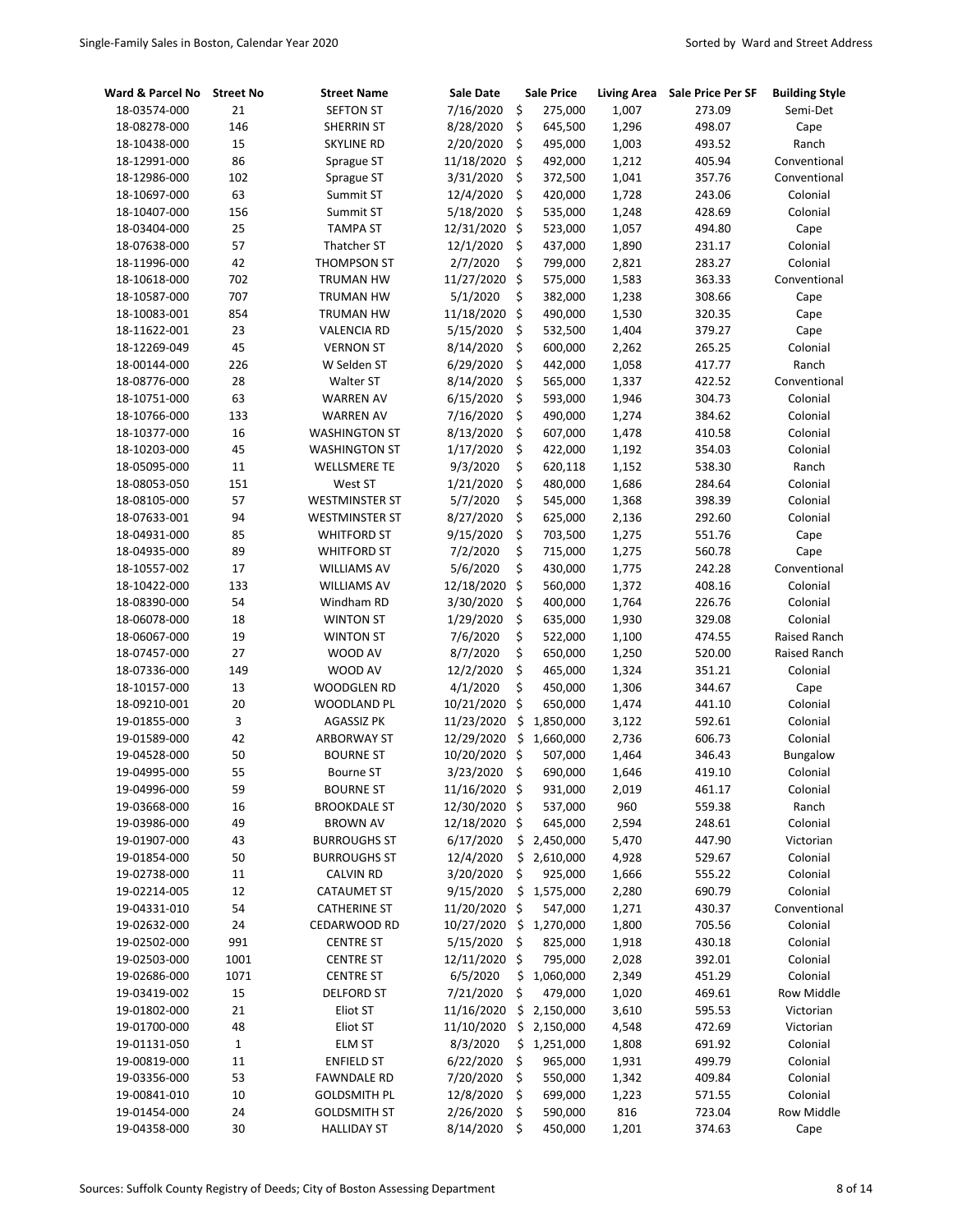| Ward & Parcel No | <b>Street No</b> | <b>Street Name</b>  | Sale Date     | <b>Sale Price</b> | <b>Living Area</b> | <b>Sale Price Per SF</b> | <b>Building Style</b> |
|------------------|------------------|---------------------|---------------|-------------------|--------------------|--------------------------|-----------------------|
| 19-04160-000     | 40               | <b>HAWTHORNE ST</b> | 10/23/2020    | \$<br>750,000     | 1,736              | 431.93                   | Colonial              |
| 19-04131-002     | 77               | <b>HAWTHORNE ST</b> | 9/4/2020      | \$<br>625,000     | 1,092              | 572.34                   | Cape                  |
| 19-04133-450     | 103              | <b>HAWTHORNE ST</b> | 7/13/2020     | \$<br>660,000     | 1,400              | 471.43                   | Bungalow              |
| 19-02647-000     | 9                | HILLCROFT RD        | 9/14/2020     | \$<br>1,430,000   | 2,025              | 706.17                   | Colonial              |
| 19-02484-000     | 19               | Hillcroft RD        | 8/11/2020     | \$<br>1,125,800   | 2,103              | 535.33                   | Colonial              |
| 19-00626-000     | 5                | <b>HUBBARD ST</b>   | 5/11/2020     | \$<br>1,370,000   | 2,293              | 597.42                   | Colonial              |
| 19-04249-000     | 4                | <b>HUNTER ST</b>    | 3/2/2020      | \$<br>634,700     | 1,804              | 351.83                   | Cape                  |
| 19-03723-000     | $\mathbf 1$      | JOHNSWOOD RD        | 9/23/2020     | \$<br>630,000     | 1,636              | 385.09                   | Colonial              |
| 19-03729-000     | 25               | JOHNSWOOD RD        | 6/26/2020     | \$<br>550,000     | 1,427              | 385.42                   | Colonial              |
| 19-03741-000     | 61               | JOHNSWOOD RD        | 6/19/2020     | \$<br>592,500     | 1,736              | 341.32                   | Bungalow              |
| 19-02713-000     | 41               | <b>LILA RD</b>      | 8/7/2020      | \$<br>1,400,000   | 2,138              | 654.82                   | Colonial              |
| 19-02742-000     | 46               | <b>LILA RD</b>      | 10/29/2020    | \$<br>910,000     | 1,572              | 578.88                   | Colonial              |
| 19-01969-000     | 36               | LOCHSTEAD AV        | 11/2/2020     | \$<br>1,607,500   | 2,693              | 596.96                   | Colonial              |
| 19-02505-001     | 3                | <b>LOUDERS LA</b>   | 2/25/2020     | \$<br>785,000     | 1,372              | 572.16                   | Colonial              |
| 19-02505-004     | 17               | <b>LOUDERS LA</b>   | 6/15/2020     | \$<br>962,500     | 1,478              | 651.22                   | Raised Ranch          |
| 19-02665-000     | 28               | <b>LOUDERS LA</b>   | 7/28/2020     | \$<br>1,450,000   | 2,611              | 555.45                   | Colonial              |
| 19-02589-000     | 18               | Malcolm RD          | 7/21/2020     | \$<br>745,000     | 1,901              | 391.94                   | Colonial              |
| 19-02836-004     | 30               | MARTINWOOD RD       | 1/31/2020     | \$<br>1,250,000   | 1,472              | 849.18                   | Colonial              |
| 19-02062-001     | 84               | <b>MORAINE ST</b>   | 8/17/2020     | \$<br>1,100,000   | 1,581              | 695.76                   | Colonial              |
| 19-02346-003     | 71               | Moss Hill RD        | 10/16/2020    | \$<br>1,060,000   | 2,083              | 508.93                   | Cape                  |
| 19-02339-000     | 30               | <b>NEILLIAN CR</b>  | 12/21/2020    | \$<br>825,000     | 1,038              | 794.80                   | Ranch                 |
| 19-04413-000     | 112              | <b>NEPONSET AV</b>  | 7/21/2020     | \$<br>425,000     | 864                | 491.90                   | Bungalow              |
| 19-04963-000     | 27               | NORTHBOURNE RD      | 4/6/2020      | \$<br>685,000     | 1,538              | 445.38                   | Colonial              |
| 19-02313-000     | 3                | <b>PARKSIDE DR</b>  | 1/8/2020      | \$<br>1,075,000   | 2,668              | 402.88                   | Split Level           |
| 19-00892-001     | 11               | PARLEY VALE AV      | 10/23/2020    | \$<br>950,000     | 2,071              | 458.83                   | Colonial              |
| 19-02354-010     | 324              | POND ST             | 9/18/2020     | \$<br>1,610,000   | 2,388              | 674.20                   | Raised Ranch          |
| 19-04133-290     | 228              | <b>POPLAR ST</b>    | 5/28/2020     | \$<br>500,000     | 2,105              | 237.53                   | Colonial              |
| 19-02683-000     | 8                | RAMBLER RD          | 9/2/2020      | \$<br>799,000     | 1,646              | 485.42                   | Colonial              |
| 19-00978-100     | 86               | <b>ROCKVIEW ST</b>  | 2/24/2020     | \$<br>1,200,000   | 2,864              | 418.99                   | Victorian             |
| 19-03598-000     | 16               | SHELDON ST          | 7/1/2020      | \$<br>700,000     | 1,838              | 380.85                   | Colonial              |
| 19-00108-000     | 38               | SHERIDAN ST         | 7/16/2020     | \$<br>1,130,000   | 1,818              | 621.56                   | <b>Row Middle</b>     |
| 19-03609-000     | 24               | SHERWOOD ST         | 4/2/2020      | \$<br>805,000     | 1,469              | 548.07                   | Colonial              |
| 19-02347-013     | 25               | <b>SLOCUM RD</b>    | 10/22/2020    | \$<br>1,306,000   | 2,078              | 628.49                   | Ranch                 |
| 19-02347-016     | 37               | <b>SLOCUM RD</b>    | 6/8/2020      | \$<br>1,053,000   | 2,663              | 395.49                   | Split Level           |
| 19-02347-022     | 61               | <b>SLOCUM RD</b>    | 7/8/2020      | \$<br>817,000     | 1,666              | 490.40                   | Colonial              |
| 19-05032-000     | 25               | SOUTHBOURNE RD      | 12/10/2020    | \$<br>749,900     | 1,396              | 537.18                   | Colonial              |
| 19-00852-000     | 19               | SPRING PARK AV      | 8/20/2020     | \$<br>892,000     | 2,162              | 412.66                   | Colonial              |
| 19-04189-000     | 38               | <b>SYCAMORE ST</b>  | 7/21/2020     | \$<br>400,000     | 1,386              | 288.60                   | Colonial              |
| 19-03555-000     | 174              | <b>SYCAMORE ST</b>  | 7/17/2020     | \$<br>721,000     | 1,538              | 468.73                   | Colonial              |
| 19-04760-000     | $\overline{7}$   | <b>VARNEY ST</b>    | 11/3/2020     | \$<br>788,000     | 1,442              | 546.39                   | Colonial              |
| 19-04957-000     | 259              | <b>WACHUSETT ST</b> | 6/12/2020     | \$<br>770,000     | 1,768              | 435.52                   | Cape                  |
| 19-04792-000     | 71               | <b>WALK HILL ST</b> | 2/28/2020     | \$<br>875,000     | 2,487              | 351.83                   | Colonial              |
| 19-02732-000     | 60               | Westchester RD      | 1/31/2020     | \$<br>665,000     | 1,570              | 423.57                   | Ranch                 |
| 19-04538-000     | 7                | Woodbourne RD       | 11/12/2020 \$ | 730,000           | 1,220              | 598.36                   | Colonial              |
| 19-02344-002     | 9                | WOODLAND RD         | 7/22/2020     | \$<br>1,910,000   | 2,423              | 788.28                   | Ranch                 |
| 19-02383-002     | 64               | WOODLAND RD         | 8/31/2020     | \$<br>792,500     | 1,320              | 600.38                   | Ranch                 |
| 20-04605-000     | 28               | Ainsworth ST        | 9/24/2020     | \$<br>1,125,000   | 2,278              | 493.85                   | Colonial              |
| 20-09490-002     | 16               | <b>ALARIC ST</b>    | 9/3/2020      | \$<br>658,000     | 1,309              | 502.75                   | Cape                  |
| 20-08039-000     | 23               | <b>ALBRIGHT ST</b>  | 11/13/2020 \$ | 649,900           | 2,307              | 281.73                   | Bungalow              |
| 20-01706-000     | 109              | ANAWAN AV           | 7/14/2020     | \$<br>1,329,000   | 2,856              | 465.34                   | Colonial              |
| 20-09539-000     | 36               | <b>ANSONIA RD</b>   | 10/29/2020    | \$<br>717,000     | 1,818              | 394.39                   | Colonial              |
| 20-05261-000     | 52               | ARBOROUGH RD        | 9/30/2020     | \$<br>1,055,000   | 1,986              | 531.11                   | Colonial              |
| 20-05028-000     | 31               | <b>ARDALE ST</b>    | 11/18/2020    | \$<br>843,000     | 2,073              | 406.70                   | Colonial              |
| 20-05426-000     | 10               | <b>ASHFIELD ST</b>  | 9/21/2020     | \$<br>1,150,000   | 3,843              | 299.25                   | Colonial              |
| 20-05384-000     | 41               | <b>ASHFIELD ST</b>  | 12/1/2020     | \$<br>705,000     | 1,969              | 358.01                   | Colonial              |
| 20-07373-000     | 44               | AVALON RD           | 10/23/2020 \$ | 675,000           | 1,347              | 501.11                   | Colonial              |
| 20-09633-000     | 38               | <b>BAKER ST</b>     | 4/17/2020     | \$<br>655,000     | 1,396              | 469.20                   | Colonial              |
| 20-08779-010     | 357              | <b>BAKER ST</b>     | 4/30/2020     | \$<br>485,000     | 1,155              | 419.91                   | Bungalow              |
| 20-08619-000     | 375              | Baker ST            | 10/13/2020    | \$<br>675,000     | 1,351              | 499.63                   | Colonial              |
| 20-09086-000     | 420              | <b>Baker ST</b>     | 3/6/2020      | \$<br>506,500     | 1,102              | 459.62                   | Bungalow              |
| 20-09043-000     | 488              | <b>BAKER ST</b>     | 4/1/2020      | \$<br>685,000     | 1,352              | 506.66                   | Colonial              |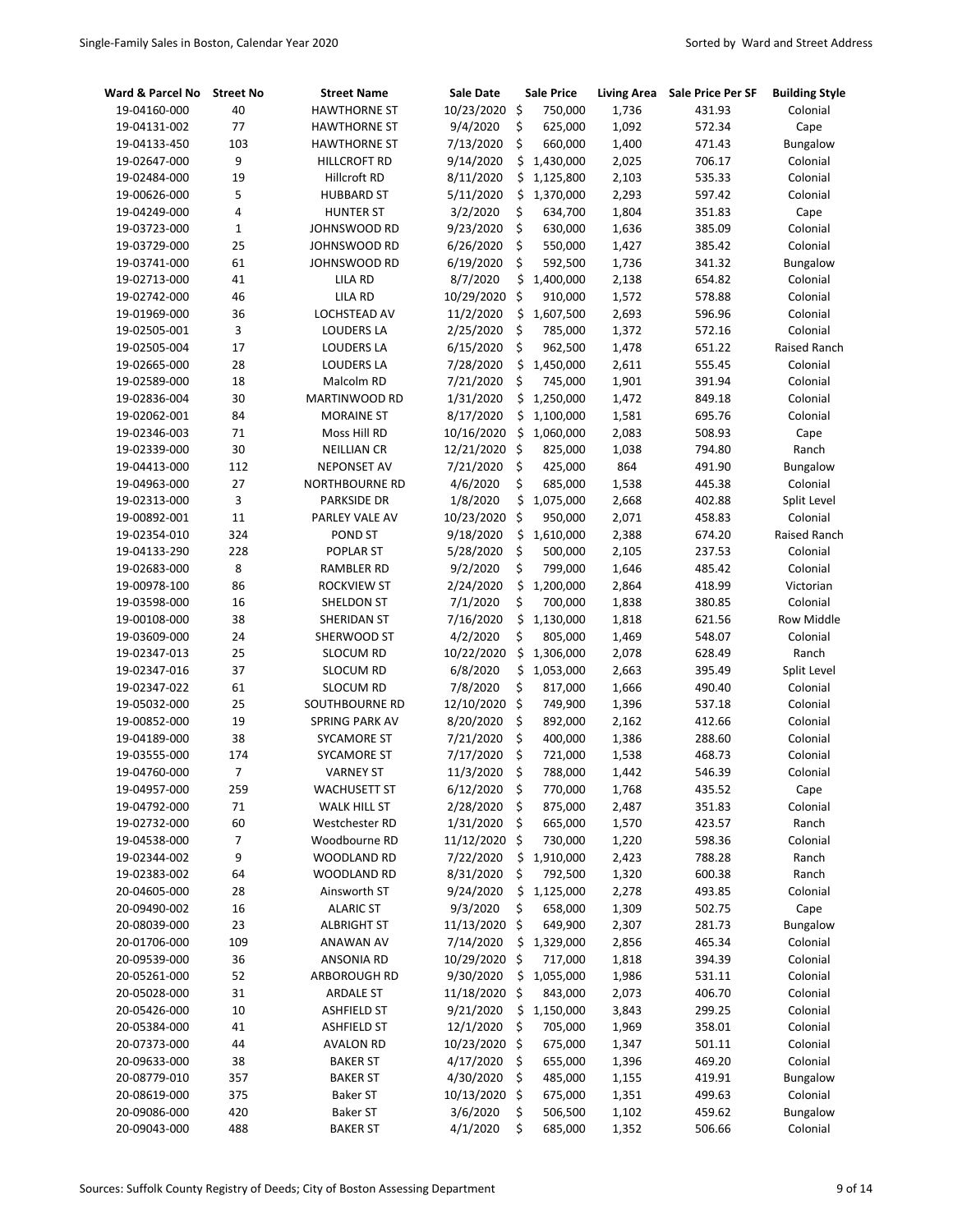| Ward & Parcel No | <b>Street No</b> | <b>Street Name</b>   | Sale Date     |                      | <b>Sale Price</b> | <b>Living Area</b> | <b>Sale Price Per SF</b> | <b>Building Style</b> |
|------------------|------------------|----------------------|---------------|----------------------|-------------------|--------------------|--------------------------|-----------------------|
| 20-09025-000     | 494              | <b>Baker ST</b>      | 7/27/2020     | \$                   | 500,000           | 1,474              | 339.21                   | Ranch                 |
| 20-00764-000     | 209              | <b>BEECH ST</b>      | 9/14/2020     | \$                   | 880,000           | 1,760              | 500.00                   | Colonial              |
| 20-00780-001     | 235              | <b>BEECH ST</b>      | 2/5/2020      | \$                   | 710,000           | 1,377              | 515.61                   | Colonial              |
| 20-00780-002     | 237              | <b>BEECH ST</b>      | 11/18/2020    | $\boldsymbol{\zeta}$ | 755,000           | 1,326              | 569.38                   | Colonial              |
| 20-00890-000     | 302              | <b>BEECH ST</b>      | 7/28/2020     | \$                   | 687,600           | 1,534              | 448.12                   | Colonial              |
| 20-01358-000     | 173              | <b>BELGRADE AV</b>   | 5/4/2020      | \$                   | 550,000           | 1,881              | 292.40                   | Colonial              |
| 20-09111-000     | 9                | <b>BERWICK ST</b>    | 8/24/2020     | \$                   | 699,000           | 1,404              | 497.86                   | Cape                  |
| 20-01045-000     | 16               | <b>BERYL ST</b>      | 7/28/2020     | \$                   | 717,500           | 2,036              | 352.41                   | Colonial              |
| 20-10566-000     | 33               | <b>BILLINGS ST</b>   | 9/3/2020      | \$                   | 700,500           | 1,780              | 393.63                   | Colonial              |
| 20-11724-000     | 52               | <b>BIRCHWOOD ST</b>  | 3/13/2020     | \$                   | 820,000           | 2,472              | 331.72                   | Colonial              |
| 20-11723-000     | 54               | <b>BIRCHWOOD ST</b>  | 3/12/2020     | \$                   | 825,000           | 2,472              | 333.74                   | Colonial              |
| 20-11708-000     | 63               | <b>BIRCHWOOD ST</b>  | 8/6/2020      | \$                   | 515,000           | 1,056              | 487.92                   | Cape                  |
| 20-11720-000     | 66               | <b>BIRCHWOOD ST</b>  | 6/2/2020      | \$                   | 460,000           | 972                | 473.06                   | Cape                  |
| 20-02662-000     | 5                | <b>BOBOLINK ST</b>   | 12/14/2020    | $\zeta$              | 595,000           | 1,417              | 419.78                   | Cape                  |
| 20-02651-000     | 20               | <b>BOBOLINK ST</b>   | 7/23/2020     | \$                   | 760,000           | 2,038              | 372.84                   | Cape                  |
| 20-04068-000     | 11               | <b>BONAD RD</b>      | 12/31/2020    | Ŝ.                   | 760,000           | 1,591              | 477.69                   | Colonial              |
| 20-06817-000     | 29               | <b>BONAIR ST</b>     | 8/18/2020     | \$                   | 845,000           | 1,740              | 485.63                   | Cape                  |
| 20-02168-006     | 15               | <b>BOXFORD TE</b>    | 7/10/2020     | \$                   | 770,000           | 1,576              | 488.58                   | Colonial              |
| 20-01484-000     | 39               | <b>BRADWOOD ST</b>   | 4/3/2020      | \$                   | 530,000           | 1,560              | 339.74                   | Colonial              |
| 20-01450-000     | 58               | <b>BRADWOOD ST</b>   | 7/16/2020     | \$                   | 735,000           | 1,894              | 388.07                   | Colonial              |
| 20-00619-000     | 9                | <b>BRAHMS ST</b>     | 4/1/2020      | \$                   | 880,000           | 2,326              | 378.33                   | Colonial              |
| 20-03532-000     | 8                | <b>BRIER RD</b>      | 10/16/2020    | Ŝ.                   | 510,000           | 905                | 563.54                   | Bungalow              |
| 20-09534-000     | 48               | <b>BRONX RD</b>      | 8/21/2020     | \$                   | 600,000           | 1,657              | 362.14                   | Cape                  |
| 20-07637-000     | 97               | Brook Farm RD        | 8/28/2020     | \$                   | 790,000           | 2,108              | 374.76                   | Colonial              |
| 20-03617-000     | 51               | <b>BUCHANAN RD</b>   | 7/15/2020     | \$                   | 890,000           | 1,920              | 463.54                   | Colonial              |
| 20-03712-001     | 84               | <b>BUCHANAN RD</b>   | 4/29/2020     | \$                   | 715,000           | 1,592              | 449.12                   | Colonial              |
| 20-03826-000     | 3                | <b>BURRWOOD RD</b>   | 7/1/2020      | \$                   | 712,000           | 1,448              | 491.71                   | Colonial              |
| 20-03837-000     | 39               | <b>BURRWOOD RD</b>   | 11/23/2020    | \$                   | 650,000           | 1,256              | 517.52                   | Cape                  |
| 20-07955-000     | 60               | <b>CARROLL ST</b>    | 3/12/2020     | \$                   | 615,000           | 1,591              | 386.50                   | Cape                  |
| 20-09404-000     | 37               | <b>CASS ST</b>       | 12/9/2020     | \$                   | 529,000           | 975                | 542.56                   | Bungalow              |
| 20-09437-000     | 77               | <b>CASS ST</b>       | 6/30/2020     | \$                   | 625,000           | 1,290              | 484.50                   | Colonial              |
| 20-09356-010     | 94               | <b>CASS ST</b>       | 4/10/2020     | \$                   | 1,129,000         | 2,550              | 442.75                   | Colonial              |
| 20-12060-003     | 45               | <b>CEDARCREST RD</b> | 10/21/2020    | \$                   | 650,000           | 1,469              | 442.54                   | Cape                  |
| 20-12058-012     | 66               | <b>CEDARCREST RD</b> | 9/14/2020     | \$                   | 620,000           | 1,516              | 408.97                   | Colonial              |
| 20-12060-011     | 77               | <b>CEDARCREST RD</b> | 4/28/2020     | \$                   | 691,000           | 1,555              | 444.32                   | Raised Ranch          |
| 20-03755-000     | 1369             | <b>CENTRE ST</b>     | 9/18/2020     | \$                   | 700,000           | 2,070              | 338.16                   | Colonial              |
| 20-03196-000     | 2280             | <b>CENTRE ST</b>     | 12/22/2020    | \$                   | 519,500           | 1,571              | 330.72                   | Bungalow              |
| 20-10775-000     | 2570             | <b>CENTRE ST</b>     | 6/11/2020     | \$                   | 500,000           | 1,311              | 381.39                   | Ranch                 |
| 20-10778-090     | 2606             | <b>CENTRE ST</b>     | 1/15/2020     | \$                   | 759,200           | 2,455              | 309.25                   | Colonial              |
| 20-04275-000     | 60               | CERDAN AV            | 10/27/2020    | \$                   | 725,000           | 1,650              | 439.39                   | Colonial              |
| 20-07817-000     | 32               | <b>CHAPIN AV</b>     | 9/14/2020     | \$                   | 650,000           | 1,308              | 496.94                   | Colonial              |
| 20-08658-000     | 45               | CHESBROUGH RD        | 10/14/2020 \$ |                      | 776,000           | 1,455              | 533.41                   | Colonial              |
| 20-08661-000     | 51               | <b>CHESBROUGH RD</b> | 8/25/2020     | \$                   | 551,000           | 1,377              | 400.15                   | Colonial              |
| 20-04237-004     | 55               | <b>CHURCH ST</b>     | 7/15/2020     | \$                   | 1,001,000         | 2,240              | 446.88                   | Colonial              |
| 20-04183-000     | 111              | <b>CHURCH ST</b>     | 8/25/2020     | \$                   | 983,000           | 2,138              | 459.69                   | Colonial              |
| 20-04184-000     | 115              | <b>CHURCH ST</b>     | 12/31/2020 \$ |                      | 708,333           | 1,782              | 397.49                   | Colonial              |
| 20-04063-000     | 146              | <b>CHURCH ST</b>     | 8/6/2020      | \$                   | 782,500           | 1,450              | 539.66                   | Ranch                 |
| 20-04008-000     | 221              | <b>CHURCH ST</b>     | 1/10/2020     | \$                   | 630,000           | 1,465              | 430.03                   | Colonial              |
| 20-00073-000     | 22               | <b>COHASSET ST</b>   | 8/28/2020     | \$                   | 562,500           | 1,544              | 364.31                   | Colonial              |
| 20-00733-000     | 124              | <b>COLBERG AV</b>    | 8/21/2020     | \$                   | 835,000           | 2,072              | 402.99                   | Colonial              |
| 20-10373-000     | 63               | <b>CONSTANCE RD</b>  | 5/1/2020      | \$                   | 885,000           | 2,126              | 416.27                   | Colonial              |
| 20-05239-000     | 17               | <b>CONWAY ST</b>     | 9/25/2020     | \$                   | 985,000           | 1,721              | 572.41                   | Colonial              |
| 20-00904-000     | 294              | <b>CORNELL ST</b>    | 6/15/2020     | \$                   | 655,000           | 1,511              | 433.37                   | Colonial              |
| 20-02610-000     | 71               | <b>COWING ST</b>     | 6/9/2020      | \$                   | 894,000           | 2,423              | 368.96                   | Colonial              |
| 20-03645-000     | 11               | <b>CREHORE RD</b>    | 7/8/2020      | \$                   | 800,000           | 1,458              | 548.70                   | Colonial              |
| 20-03852-000     | 18               | <b>CREHORE RD</b>    | 6/26/2020     | \$                   | 799,500           | 1,429              | 559.48                   | Colonial              |
| 20-03849-000     | 30               | <b>CREHORE RD</b>    | 6/26/2020     | \$                   | 876,000           | 1,792              | 488.84                   | Colonial              |
| 20-03650-000     | 31               | <b>CREHORE RD</b>    | 3/27/2020     | \$                   | 820,000           | 1,982              | 413.77                   | Colonial              |
| 20-07015-013     | 8                | <b>CRICKET LA</b>    | 11/13/2020 \$ |                      | 675,000           | 1,540              | 438.31                   | Ranch                 |
| 20-10329-000     | 42               | <b>CROSSTOWN AV</b>  | 1/15/2020     | \$                   | 618,000           | 1,529              | 404.24                   | Cape                  |
| 20-03280-000     | $\mathbf 1$      | <b>CURLEW ST</b>     | 6/1/2020      | \$                   | 754,000           | 1,768              | 426.47                   | Colonial              |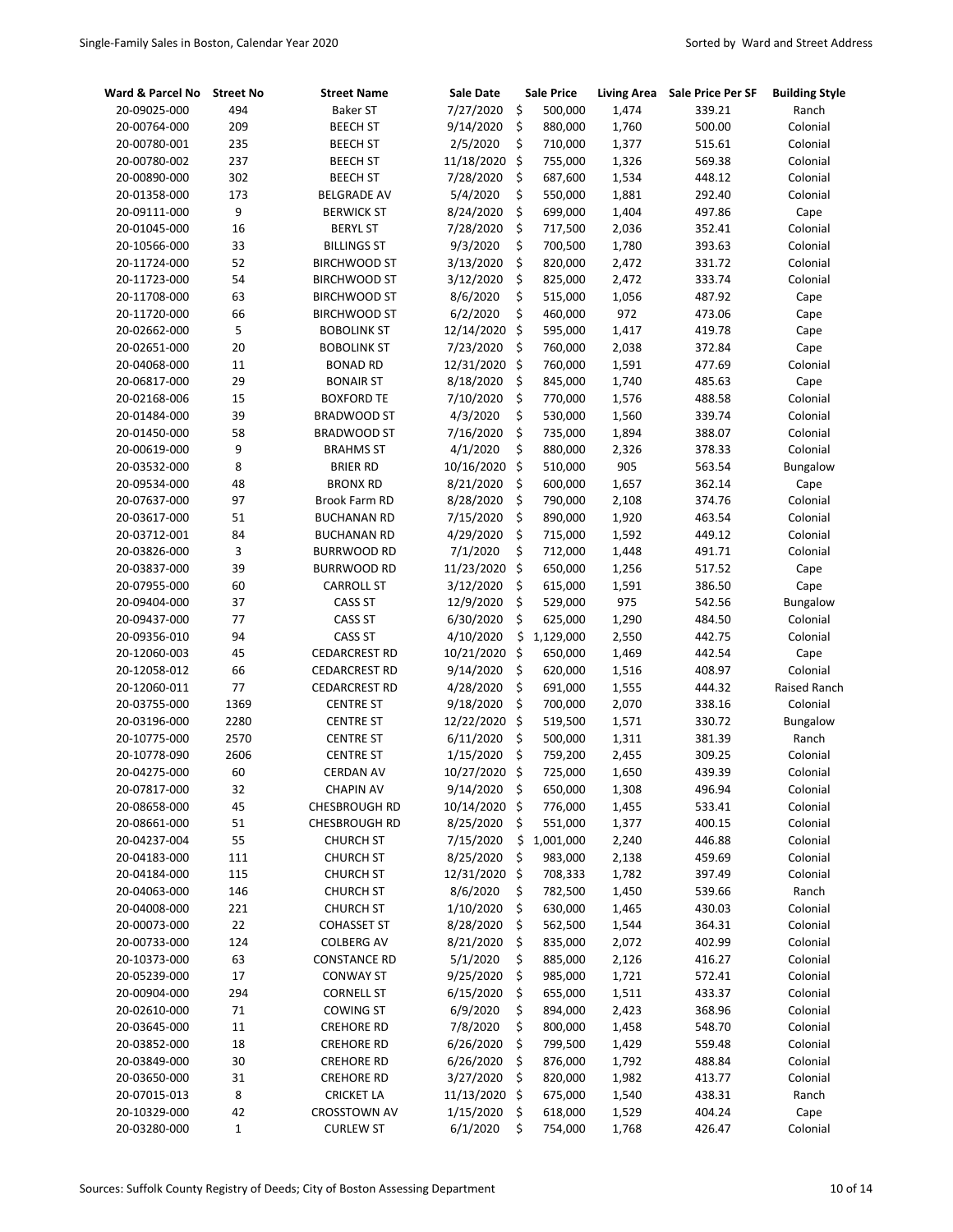| Ward & Parcel No | <b>Street No</b>         | <b>Street Name</b>   | <b>Sale Date</b> |    | <b>Sale Price</b> | <b>Living Area</b> | <b>Sale Price Per SF</b> | <b>Building Style</b> |
|------------------|--------------------------|----------------------|------------------|----|-------------------|--------------------|--------------------------|-----------------------|
| 20-11970-000     | 33                       | <b>DESOTO RD</b>     | 4/10/2020        | \$ | 435,000           | 990                | 439.22                   | Cape                  |
| 20-11977-000     | 49                       | Desoto RD            | 12/29/2020       | \$ | 495,000           | 1,552              | 319.03                   | Colonial              |
| 20-11988-010     | 77                       | <b>DESOTO RD</b>     | 12/18/2020       | \$ | 500,000           | 1,432              | 349.16                   | Colonial              |
| 20-01189-000     | 89                       | <b>DURNELL AV</b>    | 11/23/2020       | \$ | 840,000           | 2,189              | 383.77                   | Colonial              |
| 20-07137-000     | 90                       | <b>DWINELL ST</b>    | 1/21/2020        | \$ | 833,000           | 1,664              | 500.60                   | Colonial              |
| 20-00941-000     | 44                       | <b>EASTBOURNE ST</b> | 10/23/2020       | \$ | 955,000           | 1,691              | 564.89                   | Colonial              |
| 20-10736-000     | 14                       | EASTWOOD CC          | 10/20/2020       | \$ | 676,000           | 1,680              | 402.48                   | Cape                  |
| 20-10672-000     | 23                       | EASTWOOD CC          | 8/25/2020        | \$ | 590,000           | 1,120              | 526.79                   | Cape                  |
| 20-10732-000     | 30                       | EASTWOOD CC          | 5/26/2020        | \$ | 640,000           | 1,650              | 387.86                   | Cape                  |
| 20-10681-000     | 75                       | EASTWOOD CC          | 7/30/2020        | \$ | 693,000           | 1,625              | 426.36                   | Cape                  |
| 20-11855-000     | 98                       | <b>EDGEMERE RD</b>   | 10/15/2020       | \$ | 650,000           | 1,620              | 401.23                   | Colonial              |
| 20-00564-000     | 15                       | <b>EUGENIA RD</b>    | 12/18/2020       | \$ | 565,000           | 1,330              | 424.81                   | Bungalow              |
| 20-09873-010     | 3                        | <b>FAIRLANE RD</b>   | 8/24/2020        | \$ | 710,000           | 2,021              | 351.31                   | Colonial              |
| 20-05289-001     | 59                       | <b>FAIRVIEW ST</b>   | 12/29/2020       | \$ | 750,000           | 856                | 876.17                   | Colonial              |
| 20-06643-014     | $\overline{\mathcal{I}}$ | <b>FERNCROFT RD</b>  | 10/26/2020       | \$ | 810,000           | 1,536              | 527.34                   | Colonial              |
| 20-04758-000     | 58                       | <b>FLETCHER ST</b>   | 11/17/2020       | \$ | 1,150,000         | 2,498              | 460.37                   | Conventional          |
| 20-04786-000     | 73                       | <b>FLETCHER ST</b>   | 10/30/2020       | \$ | 855,000           | 1,813              | 471.59                   | Colonial              |
| 20-02617-002     | 45                       | <b>FRANCLAIRE DR</b> | 7/2/2020         | \$ | 688,000           | 1,600              | 430.00                   | Colonial              |
| 20-09319-000     | 66                       | <b>GARDNER ST</b>    | 9/9/2020         | \$ | 627,000           | 1,960              | 319.93                   | Colonial              |
| 20-09318-000     | 70                       | Gardner ST           | 10/15/2020       | \$ | 899,000           | 2,394              | 375.52                   | Colonial              |
| 20-04432-000     | 21                       | <b>GLENBURNIE RD</b> | 7/28/2020        | \$ | 784,000           | 1,998              | 392.39                   | Colonial              |
| 20-09770-000     | 35                       | Glenellen RD         | 2/26/2020        | \$ | 586,500           | 1,400              | 418.93                   | Colonial              |
| 20-09825-000     | 36                       | Glenellen RD         | 7/17/2020        | \$ | 550,000           | 864                | 636.57                   | Bungalow              |
| 20-09895-000     | 91                       | <b>GLENELLEN RD</b>  | 12/9/2020        | \$ | 843,000           | 2,330              | 361.80                   | Raised Ranch          |
| 20-09897-000     | 95                       | Glenellen RD         | 8/4/2020         | \$ | 610,000           | 1,349              | 452.35                   | Raised Ranch          |
| 20-10195-000     | 185                      | <b>GLENELLEN RD</b>  | 7/28/2020        | \$ | 600,000           | 1,802              | 332.96                   | Cape                  |
| 20-09658-000     | 35                       | <b>GLENHAVEN RD</b>  | 12/15/2020       | \$ | 640,000           | 1,232              | 519.48                   | Colonial              |
| 20-11654-000     | 21                       | <b>GOETHE ST</b>     | 11/30/2020       | \$ | 750,000           | 1,835              | 408.72                   | Colonial              |
| 20-05831-000     | 22                       | Greaton RD           | 8/25/2020        | \$ | 741,000           | 1,664              | 445.31                   | Colonial              |
| 20-05828-000     | 34                       | Greaton RD           | 9/18/2020        | \$ | 845,000           | 2,246              | 376.22                   | Colonial              |
| 20-06066-000     | 114                      | Greaton RD           | 4/15/2020        | \$ | 678,000           | 1,574              | 430.75                   | Colonial              |
| 20-06065-000     | 118                      | Greaton RD           | 11/24/2020       | \$ | 798,000           | 1,828              | 436.54                   | Colonial              |
| 20-11366-000     | 171                      | Grove ST             | 9/28/2020        | \$ | 530,000           | 1,327              | 399.40                   | Ranch                 |
| 20-10352-000     | 32                       | <b>HARTLAWN RD</b>   | 2/4/2020         | \$ | 460,000           | 1,387              | 331.60                   | Cape                  |
| 20-05124-000     | 24                       | <b>HAZELMERE RD</b>  | 10/30/2020       | \$ | 675,000           | 1,166              | 578.90                   | Colonial              |
| 20-09190-000     | 11                       | <b>HELDUN ST</b>     | 10/27/2020       | \$ | 750,000           | 1,886              | 397.75                   | Colonial              |
| 20-02950-010     | 60                       | <b>HERON ST</b>      | 7/10/2020        | \$ | 530,000           | 1,310              | 404.46                   | Cape                  |
| 20-08873-000     | 32                       | <b>HILLCREST ST</b>  | 12/15/2020       | \$ | 730,000           | 2,110              | 345.97                   | Colonial              |
| 20-06446-010     | 22                       | <b>HODGDON TE</b>    | 2/28/2020        | \$ | 790,000           | 1,664              | 474.76                   | Colonial              |
| 20-03476-000     | 61                       | <b>HOWITT RD</b>     | 1/22/2020        | Ś  | 790,000           | 2.004              | 394.21                   | Colonial              |
| 20-08523-000     | 98                       | <b>KEITH ST</b>      | 8/27/2020        | \$ | 595,000           | 1,394              | 426.95                   | Bungalow              |
| 20-09750-000     | 18                       | <b>KEYSTONE ST</b>   | 7/24/2020        | \$ | 650,000           | 1,248              | 520.83                   | Colonial              |
| 20-09745-001     | 24                       | <b>KEYSTONE ST</b>   | 7/9/2020         | \$ | 639,000           | 1,248              | 512.02                   | Colonial              |
| 20-09682-020     | 73                       | <b>KEYSTONE ST</b>   | 12/2/2020        | \$ | 589,000           | 1,264              | 465.98                   | Colonial              |
| 20-07612-000     | 24                       | <b>KIERNAN RD</b>    | 6/17/2020        | \$ | 629,000           | 1,066              | 590.06                   | Ranch                 |
| 20-07909-000     | 32                       | <b>KINGSLAND RD</b>  | 6/12/2020        | \$ | 625,000           | 1,615              | 387.00                   | Cape                  |
| 20-02589-019     | 148                      | LAGRANGE ST          | 8/21/2020        | \$ | 628,000           | 1,323              | 474.68                   | Colonial              |
| 20-02547-000     | 171                      | LAGRANGE ST          | 6/4/2020         | \$ | 613,000           | 1,152              | 532.12                   | Colonial              |
| 20-07761-000     | 499                      | LAGRANGE ST          | 12/1/2020        | \$ | 549,000           | 1,260              | 435.71                   | Cape                  |
| 20-08124-000     | 506                      | LaGrange ST          | 7/17/2020        | \$ | 790,000           | 2,094              | 377.27                   | Bungalow              |
| 20-08122-000     | 516                      | LaGrange ST          | 8/17/2020        | \$ | 896,000           | 2,056              | 435.88                   | Colonial              |
| 20-07786-000     | 541                      | <b>LAGRANGE ST</b>   | 10/2/2020        | \$ | 660,000           | 1,654              | 399.03                   | Colonial              |
| 20-08058-000     | 660                      | LAGRANGE ST          | 4/24/2020        | \$ | 700,000           | 1,620              | 432.10                   | Colonial              |
| 20-06908-000     | 713                      | LaGrange ST          | 9/24/2020        | \$ | 571,000           | 988                | 577.94                   | Bungalow              |
| 20-07893-000     | 722                      | LaGrange ST          | 7/31/2020        | \$ | 575,000           | 1,200              | 479.17                   | Colonial              |
| 20-03423-000     | 76                       | Landseer ST          | 9/25/2020        | \$ | 831,500           | 1,860              | 447.04                   | Colonial              |
| 20-08475-000     | 24                       | <b>LASELL ST</b>     | 7/14/2020        | \$ | 615,000           | 1,449              | 424.43                   | Colonial              |
| 20-07971-000     | 43                       | <b>LASELL ST</b>     | 6/29/2020        | \$ | 660,000           | 1,467              | 449.90                   | Colonial              |
| 20-06904-000     | 138                      | <b>LASELL ST</b>     | 8/20/2020        | \$ | 645,000           | 1,275              | 505.72                   | Bungalow              |
| 20-07089-000     | 181                      | <b>LASELL ST</b>     | 12/4/2020        | \$ | 735,000           | 1,502              | 489.35                   | Colonial              |
| 20-10451-000     | 18                       | Ledge Hill RD        | 9/9/2020         | \$ | 880,000           | 2,832              | 310.75                   | Colonial              |
|                  |                          |                      |                  |    |                   |                    |                          |                       |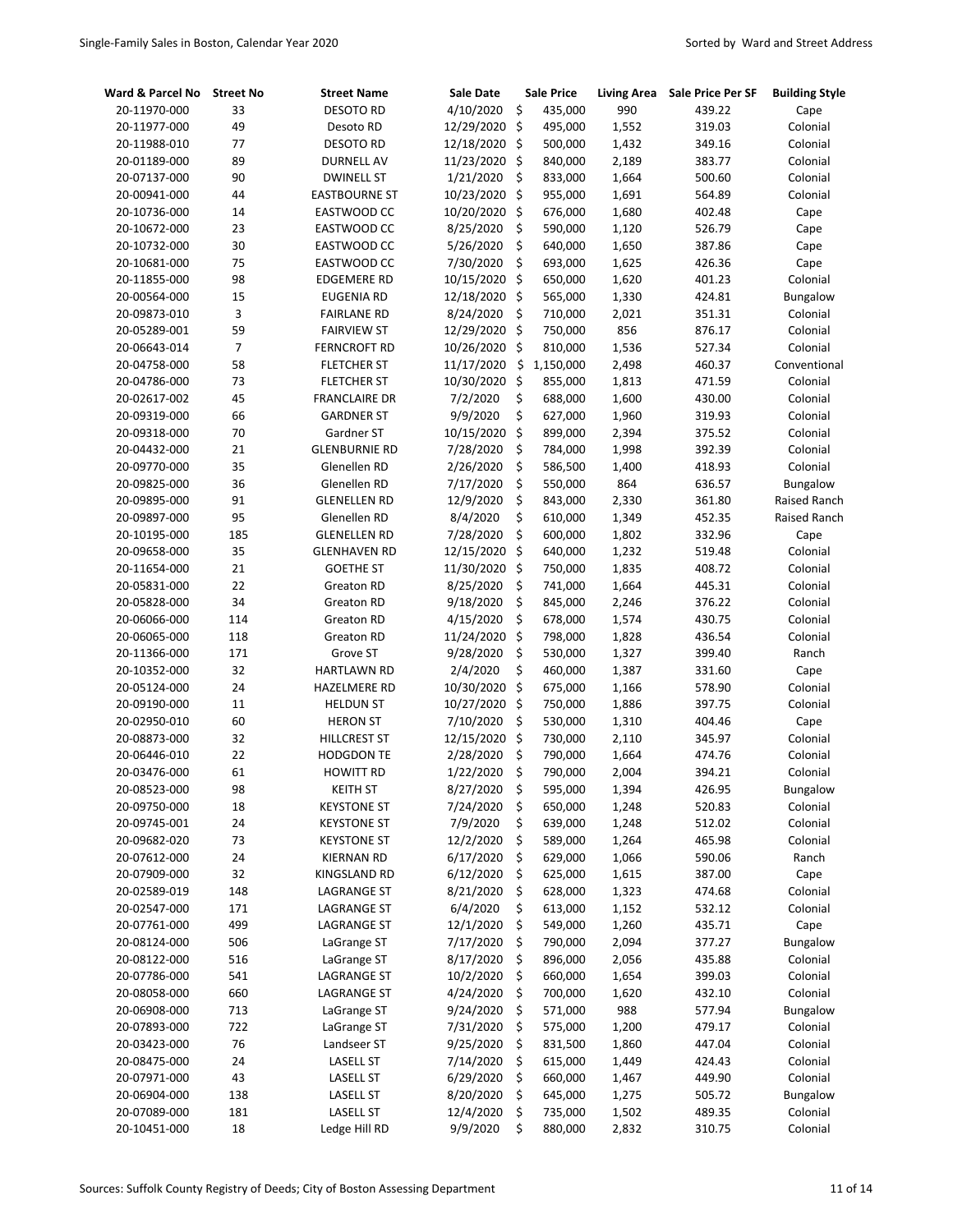| Ward & Parcel No | <b>Street No</b> | <b>Street Name</b>  | <b>Sale Date</b> | <b>Sale Price</b> | <b>Living Area</b> | <b>Sale Price Per SF</b> | <b>Building Style</b> |
|------------------|------------------|---------------------|------------------|-------------------|--------------------|--------------------------|-----------------------|
| 20-00887-000     | 43               | <b>LENISTON ST</b>  | 7/23/2020        | \$<br>889,000     | 1,824              | 487.39                   | Colonial              |
| 20-02494-000     | 34               | <b>LINNET ST</b>    | 8/20/2020        | \$<br>900,000     | 1,792              | 502.23                   | Colonial              |
| 20-01505-000     | 28               | <b>LORRAINE ST</b>  | 6/15/2020        | \$<br>580,000     | 1,075              | 539.43                   | Cape                  |
| 20-05951-000     | 16               | <b>MANTHORNE RD</b> | 12/21/2020       | \$<br>695,500     | 1,700              | 409.12                   | Colonial              |
| 20-06260-001     | 39               | <b>MAPLE ST</b>     | 7/1/2020         | \$<br>1,100,000   | 2,497              | 440.53                   | Colonial              |
| 20-07402-000     | 226              | <b>MAPLE ST</b>     | 5/28/2020        | \$<br>785,000     | 1,954              | 401.70                   | Colonial              |
| 20-07399-000     | 238              | <b>MAPLE ST</b>     | 9/15/2020        | \$<br>1,280,000   | 2,450              | 522.36                   | Colonial              |
| 20-06311-000     | 14               | <b>MAPLE TE</b>     | 5/6/2020         | \$<br>825,000     | 1,950              | 423.08                   | Colonial              |
| 20-02029-000     | 36               | <b>MARTIN ST</b>    | 12/29/2020       | \$<br>801,000     | 1,688              | 474.41                   | Colonial              |
| 20-02370-000     | 24               | <b>MAXFIELD ST</b>  | 3/27/2020        | \$<br>1,225,000   | 2,633              | 465.28                   | Colonial              |
| 20-11604-000     | 20               | <b>MESHAKA ST</b>   | 9/18/2020        | \$<br>542,500     | 1,300              | 417.31                   | Colonial              |
| 20-04322-000     | 66               | MONTCLAIR AV        | 5/29/2020        | \$<br>952,500     | 2,913              | 327.00                   | Colonial              |
| 20-01469-000     | 52               | <b>MONTVALE ST</b>  | 9/9/2020         | \$<br>627,500     | 1,109              | 565.93                   | Cape                  |
| 20-01236-000     | 27               | <b>NEWBURG ST</b>   | 9/28/2020        | \$<br>658,500     | 2,011              | 327.51                   | Colonial              |
| 20-01277-000     | 101              | <b>NEWBURG ST</b>   | 8/19/2020        | \$<br>738,000     | 2,069              | 356.73                   | Colonial              |
| 20-06929-000     | 40               | <b>NEWFIELD ST</b>  | 11/3/2020        | \$<br>643,500     | 1,394              | 461.62                   | Bungalow              |
| 20-09820-002     | 11               | <b>NORTHDALE RD</b> | 5/18/2020        | \$<br>700,000     | 1,599              | 437.72                   | Cape                  |
| 20-09927-000     | 40               | <b>NORTHDALE RD</b> | 7/7/2020         | \$<br>475,000     | 1,320              | 359.85                   | Colonial              |
| 20-01117-000     | 28               | ORANGE ST           | 9/16/2020        | \$<br>720,000     | 1,840              | 391.22                   | Colonial              |
| 20-01093-000     | 110              | <b>ORANGE ST</b>    | 5/28/2020        | \$<br>620,000     | 1,275              | 486.27                   | Cape                  |
| 20-00899-000     | 136              | <b>ORANGE ST</b>    | 7/27/2020        | \$<br>1,168,000   | 2,860              | 408.33                   | Colonial              |
| 20-00893-000     | 160              | <b>ORANGE ST</b>    | 10/29/2020       | \$<br>635,000     | 1,528              | 415.58                   | Colonial              |
| 20-00810-010     | 198              | <b>ORANGE ST</b>    | 7/30/2020        | \$<br>1,135,000   | 2,309              | 491.55                   | Colonial              |
| 20-02143-000     | 28               | ORIOLE ST           | 11/13/2020       | \$<br>1,025,000   | 3,066              | 334.31                   | Colonial              |
| 20-11547-020     | 67               | <b>OVERLOOK RD</b>  | 4/15/2020        | \$<br>588,000     | 1,976              | 297.57                   | Colonial              |
| 20-09797-000     | 4                | PARAGON RD          | 7/3/2020         | \$<br>580,000     | 912                | 635.96                   | Bungalow              |
| 20-06532-000     | 16               | <b>PARK ST</b>      | 12/18/2020       | \$<br>850,000     | 1,568              | 542.09                   | Colonial              |
| 20-06524-000     | 66               | <b>PARK ST</b>      | 12/22/2020       | \$<br>1,425,000   | 2,664              | 534.91                   | Colonial              |
| 20-06565-000     | 79               | <b>PARK ST</b>      | 6/4/2020         | \$<br>877,000     | 2,272              | 386.00                   | Colonial              |
| 20-01777-000     | 5                | <b>PARK TE</b>      | 10/14/2020       | \$<br>785,000     | 1,472              | 533.29                   | Colonial              |
| 20-02705-000     | 10               | <b>PARTRIDGE ST</b> | 12/2/2020        | \$<br>525,000     | 1,188              | 441.92                   | Colonial              |
| 20-02625-000     | 27               | <b>PARTRIDGE ST</b> | 7/23/2020        | \$<br>1,175,000   | 2,708              | 433.90                   | Colonial              |
| 20-02631-000     | 49               | <b>PARTRIDGE ST</b> | 12/15/2020       | -\$<br>725,000    | 1,109              | 653.86                   | Cape                  |
| 20-08395-000     | 76               | PERHAM ST           | 10/15/2020       | \$<br>500,000     | 1,824              | 274.12                   | Colonial              |
| 20-08485-000     | 286              | PERHAM ST           | 11/2/2020        | \$<br>610,000     | 1,310              | 465.51                   | Bungalow              |
| 20-04238-020     | 12               | PLEASANT VALLEY CI  | 7/29/2020        | \$<br>1,365,000   | 2,632              | 518.62                   | Colonial              |
| 20-10812-010     | 22               | PLEASANTDALE RD     | 7/1/2020         | \$<br>604,500     | 984                | 614.33                   | Ranch                 |
| 20-10776-004     | 31               | PLEASANTDALE RD     | 9/21/2020        | \$<br>645,000     | 1,392              | 463.36                   | Cape                  |
| 20-07698-000     | 21               | POTOMAC ST          | 1/8/2020         | \$<br>580,000     | 1,118              | 518.78                   | Cape                  |
| 20-09385-000     | 20               | <b>POWELL ST</b>    | 3/26/2020        | \$<br>630,000     | 1,671              | 377.11                   | Cape                  |
| 20-03717-000     | 4                | PRESIDENT RD        | 12/16/2020 \$    | 690,000           | 1,403              | 491.98                   | Cape                  |
| 20-07816-000     | 15               | Preston RD          | 12/10/2020 \$    | 765,000           | 1,402              | 545.65                   | Colonial              |
| 20-04435-000     | 4                | RAVENNA RD          | 7/13/2020        | \$<br>720,000     | 1,531              | 470.28                   | Colonial              |
| 20-04448-000     | 14               | RAVENNA RD          | 4/21/2020        | \$<br>725,000     | 1,352              | 536.24                   | Colonial              |
| 20-04196-000     | $\overline{7}$   | <b>REALTON RD</b>   | 10/27/2020 \$    | 840,000           | 1,848              | 454.55                   | Colonial              |
| 20-04215-000     | 10               | <b>REALTON RD</b>   | 7/31/2020        | \$<br>752,500     | 1,664              | 452.22                   | Colonial              |
| 20-02509-000     | 20               | Redgate RD          | 5/26/2020        | \$<br>915,000     | 2,244              | 407.75                   | Colonial              |
| 20-02575-000     | 18               | <b>ROBIN ST</b>     | 7/17/2020        | \$<br>952,000     | 2,416              | 394.10                   | Colonial              |
| 20-06137-000     | 116              | <b>RUSSETT RD</b>   | 10/30/2020 \$    | 851,000           | 1,848              | 460.50                   | Tudor                 |
| 20-02263-000     | $\overline{7}$   | RUTLEDGE ST         | 8/3/2020         | \$<br>1,025,000   | 1,944              | 527.26                   | Colonial              |
| 20-10108-000     | 78               | Salman ST           | 11/13/2020       | \$<br>659,000     | 2,201              | 299.38                   | Colonial              |
| 20-10284-000     | 122              | <b>SALMAN ST</b>    | 8/7/2020         | \$<br>653,000     | 1,404              | 465.03                   | Split Level           |
| 20-08712-000     | 14               | SANBORN AV          | 3/6/2020         | \$<br>510,915     | 1,158              | 441.09                   | Bungalow              |
| 20-02819-000     | 82               | <b>SEARLE RD</b>    | 12/2/2020        | \$<br>590,000     | 1,350              | 437.17                   | Cape                  |
| 20-02852-000     | 89               | <b>SEARLE RD</b>    | 7/2/2020         | \$<br>800,000     | 1,194              | 669.90                   | Cape                  |
| 20-05116-001     | 45               | SELWYN ST           | 10/8/2020        | \$<br>499,000     | 1,360              | 366.91                   | Cape                  |
| 20-08173-000     | 19               | <b>SHERBROOK ST</b> | 8/28/2020        | \$<br>650,000     | 1,766              | 368.15                   | Colonial              |
| 20-03268-000     | 191              | ST THERESA AV       | 4/30/2020        | \$<br>650,000     | 992                | 655.24                   | Split Level           |
| 20-10842-000     | 103              | STIMSON ST          | 8/25/2020        | \$<br>740,000     | 1,625              | 455.38                   | Colonial              |
| 20-10843-000     | 107              | <b>STIMSON ST</b>   | 4/27/2020        | \$<br>655,000     | 1,075              | 609.19                   | Cape                  |
| 20-10203-000     | 185              | <b>STIMSON ST</b>   | 5/29/2020        | \$<br>629,900     | 1,584              | 397.66                   | Colonial              |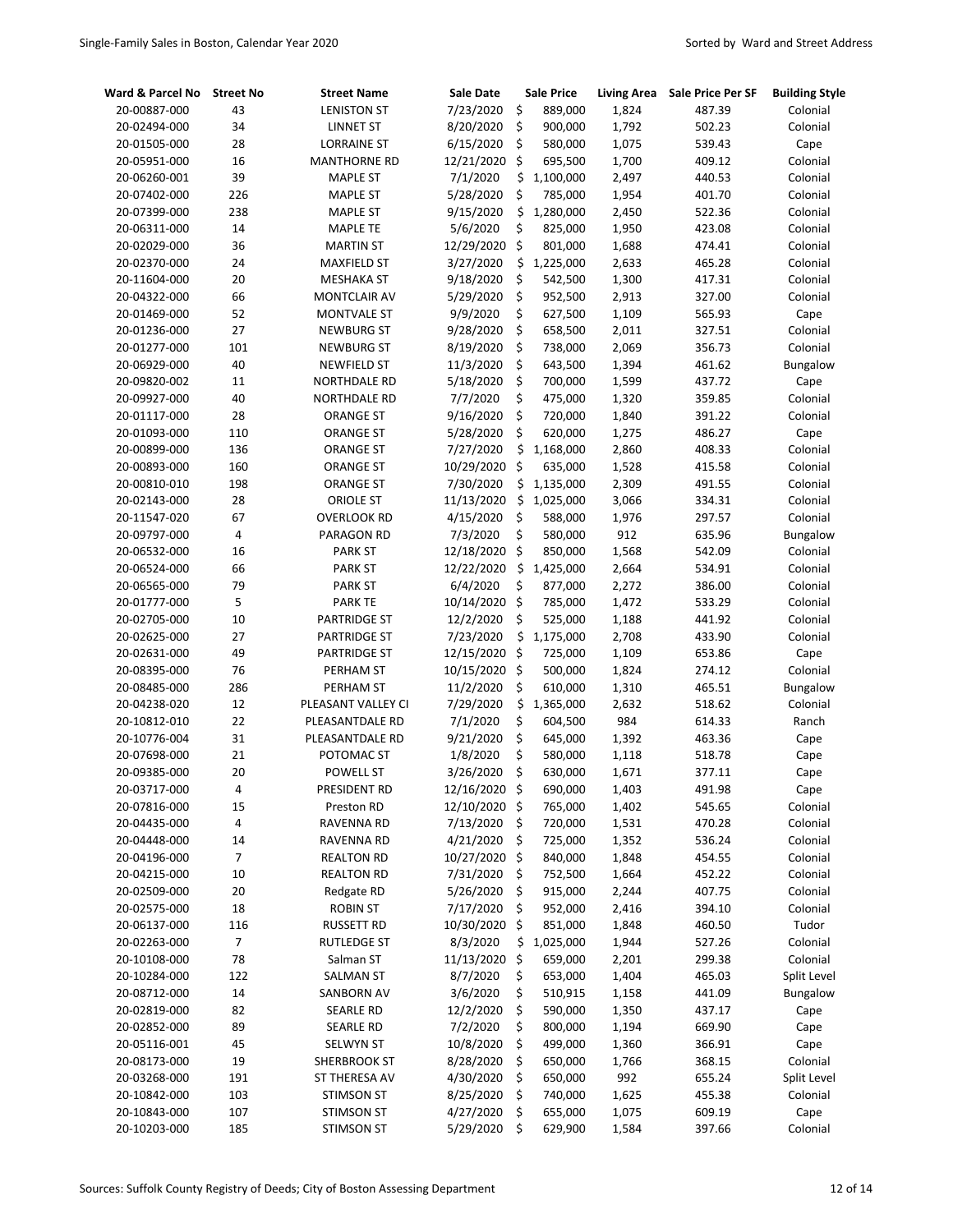| Ward & Parcel No             | <b>Street No</b> | <b>Street Name</b>                     | <b>Sale Date</b>       |                    | <b>Sale Price</b>  | <b>Living Area</b> | <b>Sale Price Per SF</b> | <b>Building Style</b> |
|------------------------------|------------------|----------------------------------------|------------------------|--------------------|--------------------|--------------------|--------------------------|-----------------------|
| 20-09500-000                 | 34               | <b>SUMMER ST</b>                       | 12/28/2020             | \$                 | 630,000            | 1,350              | 466.67                   | Colonial              |
| 20-04339-000                 | 35               | SUNSET HILL RD                         | 8/28/2020              | \$                 | 775,000            | 1,378              | 562.41                   | Colonial              |
| 20-04240-000                 | 36               | SUNSET HILL RD                         | 6/24/2020              | \$                 | 733,125            | 1,242              | 590.28                   | Colonial              |
| 20-08680-000                 | 98               | <b>Temple ST</b>                       | 10/26/2020             | \$                 | 1,030,000          | 2,003              | 514.13                   | Colonial              |
| 20-08574-010                 | 170              | <b>TEMPLE ST</b>                       | 8/14/2020              | \$                 | 1,172,000          | 3,245              | 361.20                   | Colonial              |
| 20-08568-000                 | 200              | <b>TEMPLE ST</b>                       | 10/30/2020             | \$                 | 695,000            | 1,991              | 349.04                   | Colonial              |
| 20-08423-000                 | 269              | <b>Temple ST</b>                       | 7/2/2020               | \$                 | 472,500            | 635                | 744.09                   | Bungalow              |
| 20-08467-000                 | 7                | <b>TEMPLE TE</b>                       | 9/25/2020              | \$                 | 715,000            | 1,742              | 410.45                   | Colonial              |
| 20-02492-000                 | 43               | <b>TENNYSON ST</b>                     | 6/5/2020               | \$                 | 796,000            | 1,794              | 443.60                   | Colonial              |
| 20-05885-000                 | 84               | THEODORE PARKER RD                     | 12/18/2020             | \$                 | 880,000            | 2,992              | 294.08                   | Colonial              |
| 20-10779-001                 | 44               | <b>TOBIN RD</b>                        | 5/13/2020              | \$                 | 586,000            | 1,387              | 422.43                   | Cape                  |
| 20-08030-000                 | 281              | Vermont ST                             | 10/26/2020             | $\ddot{\varsigma}$ | 620,000            | 1,167              | 531.37                   | Bungalow              |
| 20-08424-000                 | 336              | <b>VERMONT ST</b>                      | 2/14/2020              | \$                 | 681,500            | 1,248              | 546.07                   | Colonial              |
| 20-02735-000                 | 35               | <b>VERSHIRE ST</b>                     | 2/14/2020              | \$                 | 655,000            | 1,546              | 423.78                   | Cape                  |
| 20-03631-001                 | 8                | <b>VFW PW</b>                          | 6/22/2020              | \$                 | 625,000            | 1,596              | 391.60                   | Colonial              |
| 20-03627-000                 | 69               | <b>VINCENT RD</b>                      | 1/3/2020               | \$                 | 480,000            | 1,253              | 383.02                   | Cape                  |
| 20-10149-000                 | 41               | <b>VOGEL ST</b>                        | 4/7/2020               | \$                 | 665,000            | 1,582              | 420.46                   | Cape                  |
| 20-10278-000                 | 117              | <b>VOGEL ST</b>                        | 7/22/2020              | \$                 | 662,500            | 1,620              | 408.90                   | Raised Ranch          |
| 20-04238-040                 | 430              | W ROXBURY PW                           | 7/17/2020              | \$                 | 1,380,000          | 3,192              | 432.33                   | Colonial              |
| 20-01867-000                 | 757              | W ROXBURY PW                           | 11/13/2020             | \$                 | 1,300,000          | 2,917              | 445.60                   | Colonial              |
| 20-05386-000                 | 87               | <b>WALTER ST</b>                       | 9/25/2020              | \$                 | 675,000            | 1,696              | 398.09                   | Colonial              |
| 20-05181-000                 | 168              | <b>WALTER ST</b>                       | 6/12/2020              | \$                 | 979,000            | 2,392              | 409.35                   | Colonial              |
| 20-02903-000                 | 4903             | <b>WASHINGTON ST</b>                   | 10/9/2020              | \$                 | 373,600            | 576                | 648.61                   | Cape                  |
| 20-04110-000                 | 467              | <b>WELD ST</b>                         | 5/8/2020               | \$                 | 775,000            | 1,661              | 466.59                   | Colonial              |
| 20-04112-000                 | 475              | <b>WELD ST</b>                         | 11/10/2020             | $\mathsf{\hat{S}}$ | 600,000            | 1,224              | 490.20                   | Cape                  |
| 20-06131-000                 | 514              | Weld ST                                | 9/23/2020              | \$                 | 725,000            | 1,656              | 437.80                   | Colonial              |
| 20-07272-000                 | 559              | Weld ST                                | 3/10/2020              | \$                 | 733,500            | 1,479              | 495.94                   | Colonial              |
| 20-06963-000                 | 587              | Weld ST                                | 10/30/2020             | \$                 | 960,300            | 2,240              | 428.71                   | Bungalow              |
| 20-00489-000                 | 11               | WELLSMERE RD                           | 8/7/2020               | \$                 | 492,500            | 923                | 533.70                   | Colonial              |
| 20-00490-000                 | 19               | WELLSMERE RD                           | 7/17/2020              | \$                 | 525,000            | 1,120              | 468.75                   | Colonial              |
| 20-12127-000                 | 30               | <b>WESTMOOR TE</b>                     | 11/20/2020             | \$                 | 645,000            | 1,808              | 356.67                   | Raised Ranch          |
| 20-12125-000                 | 38               | <b>WESTMOOR TE</b>                     | 4/7/2020               | \$                 | 590,000            | 1,854              | 318.23                   | Cape                  |
| 20-07757-010                 | 29               | <b>WESTMOUNT AV</b>                    | 10/15/2020             | \$                 | 900,000            | 1,683              | 534.76                   | Conventional          |
| 20-07304-000                 | 242              | <b>WILLOW ST</b>                       | 7/21/2020              | \$                 | 780,000            | 1,508              | 517.24                   | Colonial              |
| 20-03946-000                 | 87               | WILLOWDEAN AV                          | 12/28/2020             | \$                 | 800,000            | 2,114              | 378.43                   | Colonial              |
| 20-01959-000                 | 41               | WOODARD RD                             | 9/14/2020              | \$                 | 829,900            | 1,400              | 592.79                   | Colonial              |
| 20-01905-000                 | 46               | WOODARD RD                             | 7/16/2020              | \$                 | 850,000            | 1,665              | 510.51                   | Colonial              |
| 20-02112-000                 | 63               | WOODARD RD                             | 4/10/2020              | \$                 | 875,000            | 1,859              | 470.63                   | Colonial              |
| 20-02045-000                 | 71               | <b>WOODARD RD</b>                      | 10/6/2020              | \$                 | 850,000            | 1,999              | 425.17                   | Bungalow              |
| 20-03172-000                 | 7                | <b>WOODBRIER RD</b>                    | 11/13/2020             | \$                 | 525,000            | 1,310              | 400.64                   | <b>Bungalow</b>       |
| 20-03190-000                 | 24               | <b>WOODBRIER RD</b>                    | 10/1/2020              | \$                 | 625,000            | 1,225              | 510.20                   | Colonial              |
| 20-06827-000                 | 48               | Worley ST                              | 12/30/2020 \$          |                    | 679,000            | 1,188              | 571.45                   | Cape                  |
| 20-02246-000                 | 49               | <b>WREN ST</b>                         | 12/22/2020             | \$                 | 735,000            | 1,726              | 425.84                   | Colonial              |
| 20-09252-000                 | 62               | <b>WYCLIFF AV</b>                      | 7/21/2020              | \$                 | 675,000            | 1,713              | 393.95                   | Colonial              |
| 21-02438-000                 | 2496             | <b>BEACON ST</b>                       | 3/17/2020              | \$                 | 1,850,000          | 3,318              | 557.56                   | Colonial              |
| 21-01498-000                 | 24               | <b>Brainerd RD</b><br><b>DUSTIN ST</b> | 1/15/2020<br>7/31/2020 | \$<br>\$           | 960,000            | 2,597              | 369.60                   | Colonial              |
| 21-01390-000<br>21-01144-000 | 39<br>10         |                                        | 7/23/2020              | \$                 | 749,900<br>810,000 | 2,045<br>1,700     | 366.74<br>476.47         | Colonial<br>Colonial  |
| 21-00101-000                 | 9                | Imrie RD<br><b>Keswick ST</b>          | 12/11/2020             | \$                 | 2,275,000          | 4,168              | 545.86                   | Row Middle            |
| 21-01345-000                 | 62               | N BEACON ST                            | 8/10/2020              | \$                 | 975,000            | 2,948              | 330.69                   | Colonial              |
| 21-01352-000                 | 62               | <b>SAUNDERS ST</b>                     | 3/18/2020              | \$                 | 650,000            | 1,672              | 388.80                   | Colonial              |
| 21-02450-000                 | 29               | Wade ST                                | 8/14/2020              | \$                 | 920,000            | 2,572              | 357.70                   | Colonial              |
| 21-02598-000                 | $\mathbf 1$      | <b>Wallingford RD</b>                  | 6/26/2020              | \$                 | 910,455            | 3,001              | 303.43                   | Row Middle            |
| 22-02476-000                 | 26               | <b>ARLINGTON ST</b>                    | 9/11/2020              | \$                 | 650,000            | 1,594              | 407.88                   | Colonial              |
| 22-04234-000                 | 72               | <b>ARLINGTON ST</b>                    | 7/15/2020              | \$                 | 700,000            | 2,077              | 337.02                   | Colonial              |
| 22-03449-000                 | 21               | <b>Bellamy ST</b>                      | 12/4/2020              | \$                 | 730,000            | 1,523              | 479.25                   | Cape                  |
| 22-03581-000                 | 46               | <b>Bellamy ST</b>                      | 10/19/2020 \$          |                    | 895,000            | 1,358              | 659.06                   | Colonial              |
| 22-04531-000                 | 126              | <b>BRAYTON RD</b>                      | 11/20/2020 \$          |                    | 925,000            | 1,332              | 694.44                   | Colonial              |
| 22-04462-000                 | 133              | <b>BRAYTON RD</b>                      | 9/4/2020               | \$                 | 680,000            | 1,522              | 446.66                   | Bungalow              |
| 22-03244-000                 | 99               | <b>Brooks ST</b>                       | 12/9/2020              | \$                 | 750,000            | 2,366              | 316.94                   | Colonial              |
| 22-05110-000                 | 181              | Chiswick RD                            | 9/11/2020              | \$                 | 962,500            | 1,716              | 560.90                   | Colonial              |